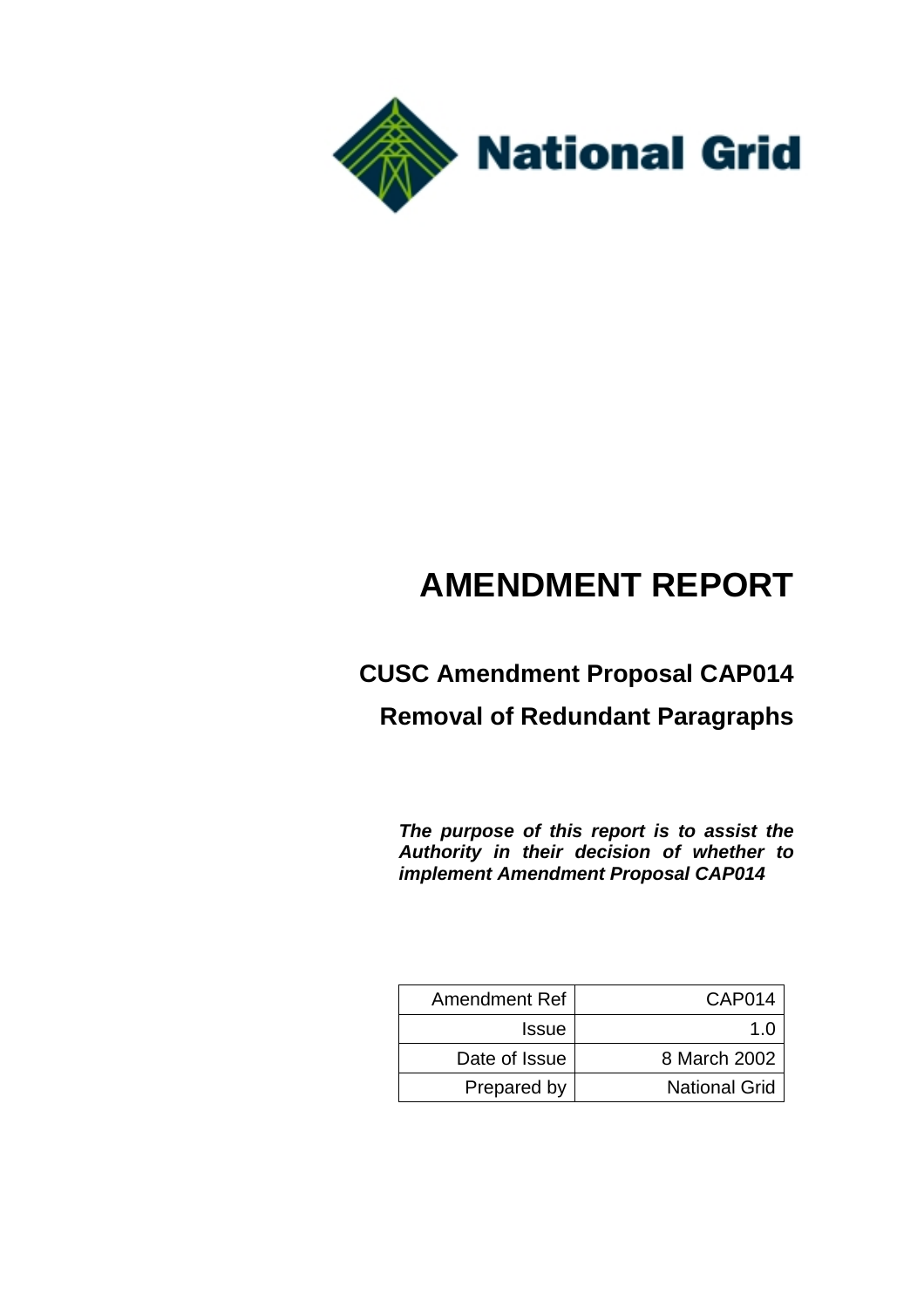# <span id="page-1-0"></span>**DOCUMENT CONTROL**

| <b>Issue</b> | Date     | <b>Author</b>        | <b>Change Reference</b>                           |
|--------------|----------|----------------------|---------------------------------------------------|
| 0.1          | 27/02/02 | <b>National Grid</b> | Initial Draft for internal comment                |
| 0.2          | 28/02/02 | <b>National Grid</b> | Draft for industry comment                        |
| 1.0          | 08/03/02 | <b>National Grid</b> | Formal version for submission to the<br>Authority |
|              |          |                      |                                                   |

## **DOCUMENT LOCATION**

National Grid website:

<http://www.nationalgridinfo.co.uk/cusc/index.html>

### **DISTRIBUTION**

| <b>Name</b>                                | Organisation |
|--------------------------------------------|--------------|
| The Gas and Electricity Markets Authority  | Ofgem        |
| <b>CUSC Parties</b>                        | Various      |
| <b>Panel Members</b>                       | Various      |
| National Grid Industry Information Website |              |
|                                            |              |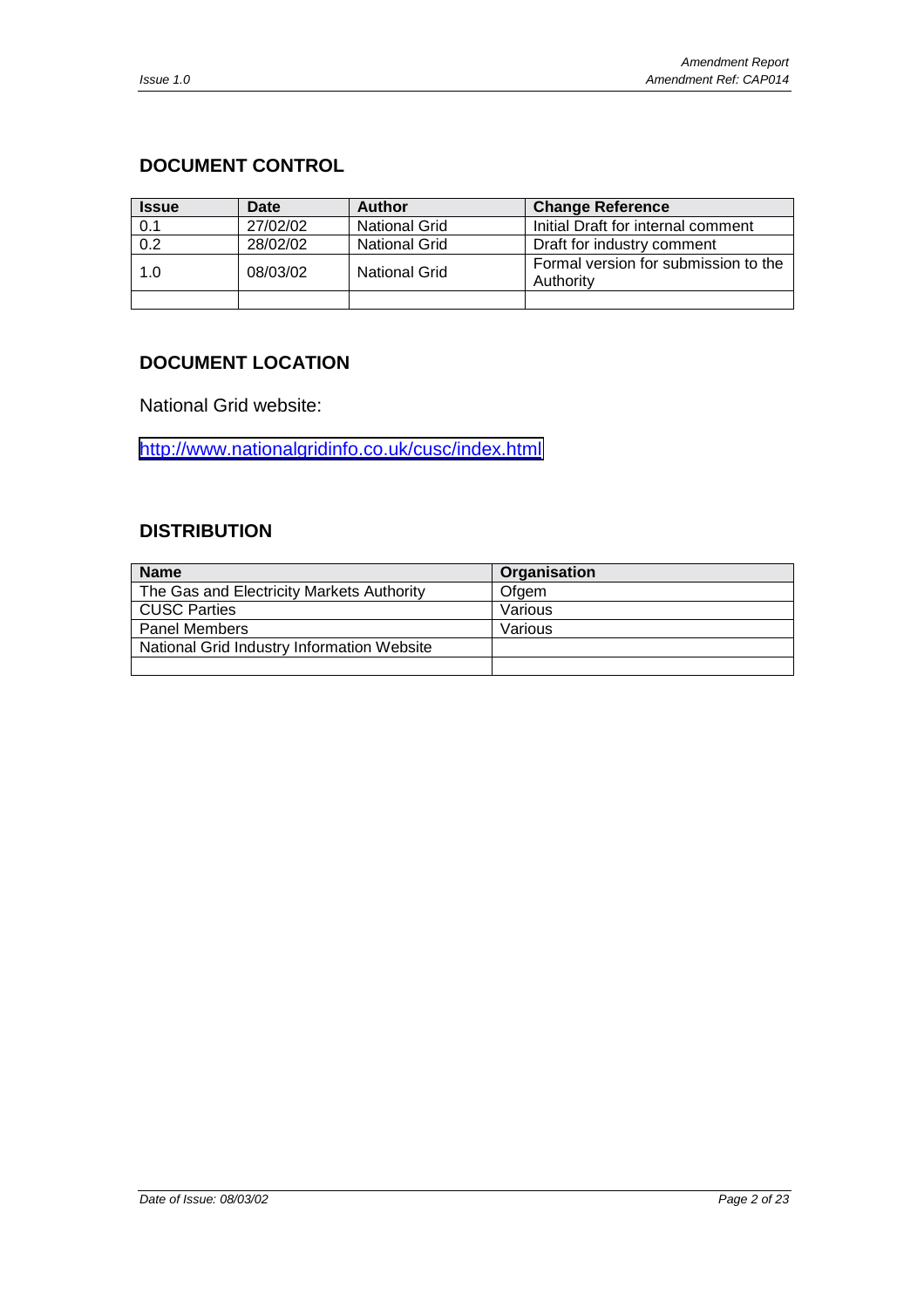# **CONTENTS TABLE**

| 1.0  |                                                 |  |
|------|-------------------------------------------------|--|
| 2.0  |                                                 |  |
| 3.0  |                                                 |  |
| 4.0  | ASSESSMENT AGAINST APPLICABLE CUSC OBJECTIVES 7 |  |
| 5.0  |                                                 |  |
| 6.0  |                                                 |  |
| 7.0  |                                                 |  |
| 8.0  |                                                 |  |
| 9.0  |                                                 |  |
| 10.0 |                                                 |  |
|      |                                                 |  |
|      |                                                 |  |
|      | ANNEX 3 - COPIES OF REPRESENTATIONS RECEIVED 16 |  |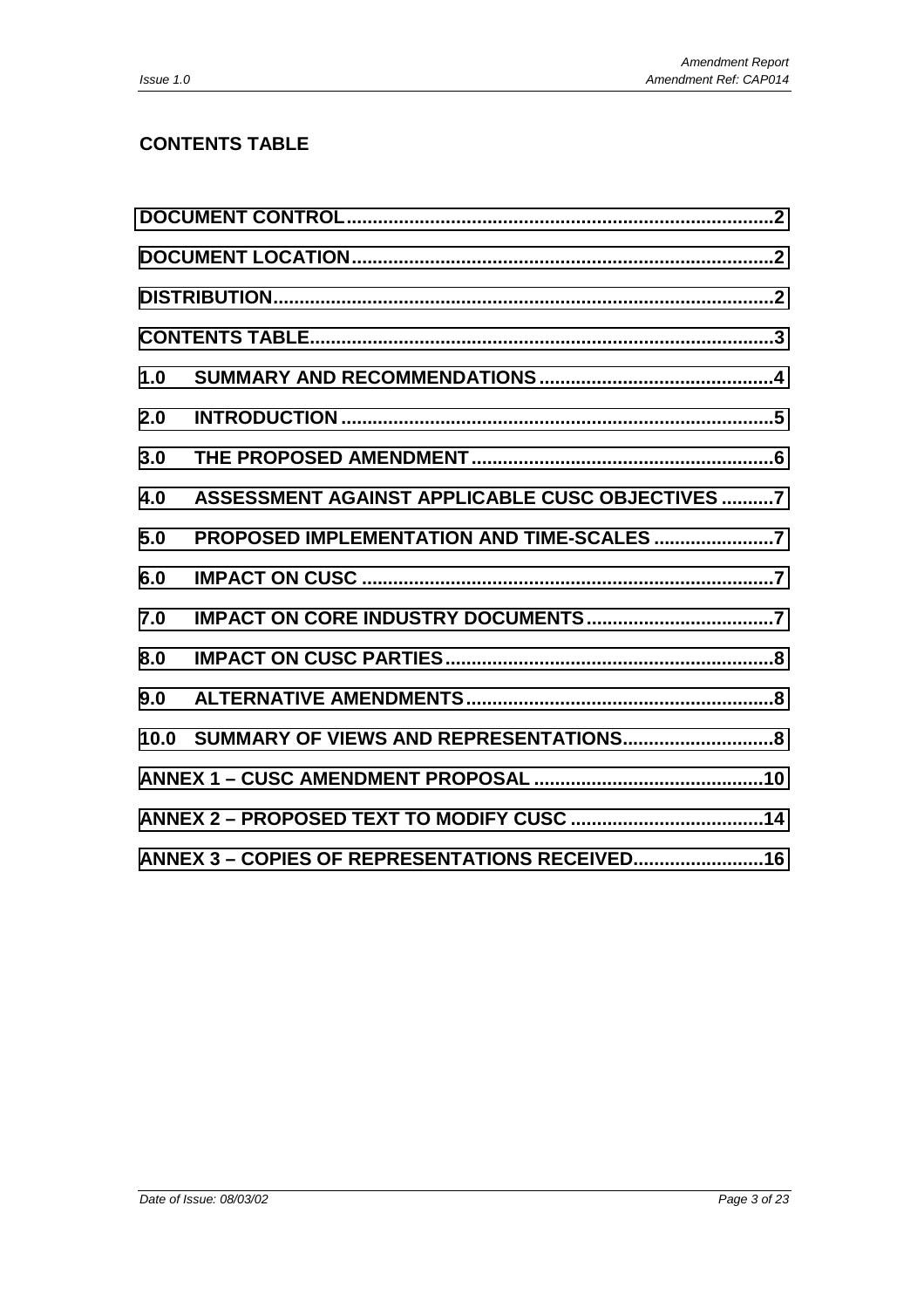# <span id="page-3-0"></span>**1.0 SUMMARY AND RECOMMENDATIONS**

# **Summary**

- 1.1 Paragraph 3.12 of the CUSC that deals, inter alia, with the process relating to the preparation of Transmission Network Use of System (TNUoS) Reconciliation Statements, currently makes a distinction between pre and post-NETA reconciliation processes. In addition, a distinction between TNUoS charges for Financial Years ending on or before 31 March 2000 and those Financial Years since also exists.
- 1.2 In view of NETA 'going-live' on 27 March 2001, the distinction between pre and post-NETA reconciliation charges is no longer required and can be removed. Furthermore, as Final Reconciliation for all Financial Years ending on or before 31 March 2000 is now complete, such distinction is no longer required and can also be removed.
- 1.3 National Grid submitted CUSC Amendment Proposal CAP014 to the Amendments Panel for consideration at their 11 January 2002 meeting. CAP014 proposes a number of editorial changes relating to the TNUoS Reconciliation process. At the meeting, the Panel determined that CAP014 should proceed to wider industry consultation by National Grid (in accordance with 8.17.12(b)).
- 1.4 As a result of the above, National Grid circulated a Consultation Document to CUSC Parties and Panel Members (and other interested Parties) on 25 January 2002. Comments were requested by no later than close of business, 22 February 2002. Following the consultation, and in accordance with 8.20.3, a draft of this Amendment Report was circulated for comment on the 28 February 2002. Comments were requested by close of business, 7 March 2002.
- 1.5 This Amendment Report (Issue 1.0) was submitted to the Authority on 8 March 2002. The purpose of this document is to assist the Authority in their decision of whether to implement Amendment Proposal CAP014.
- 1.6 It should be noted that similar reference to redundant text (as proposed by CAP014) is also being made in the update of the Statement of Use of System Charging Methodology document for April 2002. Furthermore, Amendment Proposal CAP015 that was submitted for consideration at the February 2002 Amendments Panel meeting proposes similar changes (i.e. the removal of the distinction between pre and post-NETA) to Section 9 of the CUSC (re. Paragraph 9.10.4 relating to the reconciliation process for interconnectors). This Amendment Proposal is currently the subject of wider industry consultation.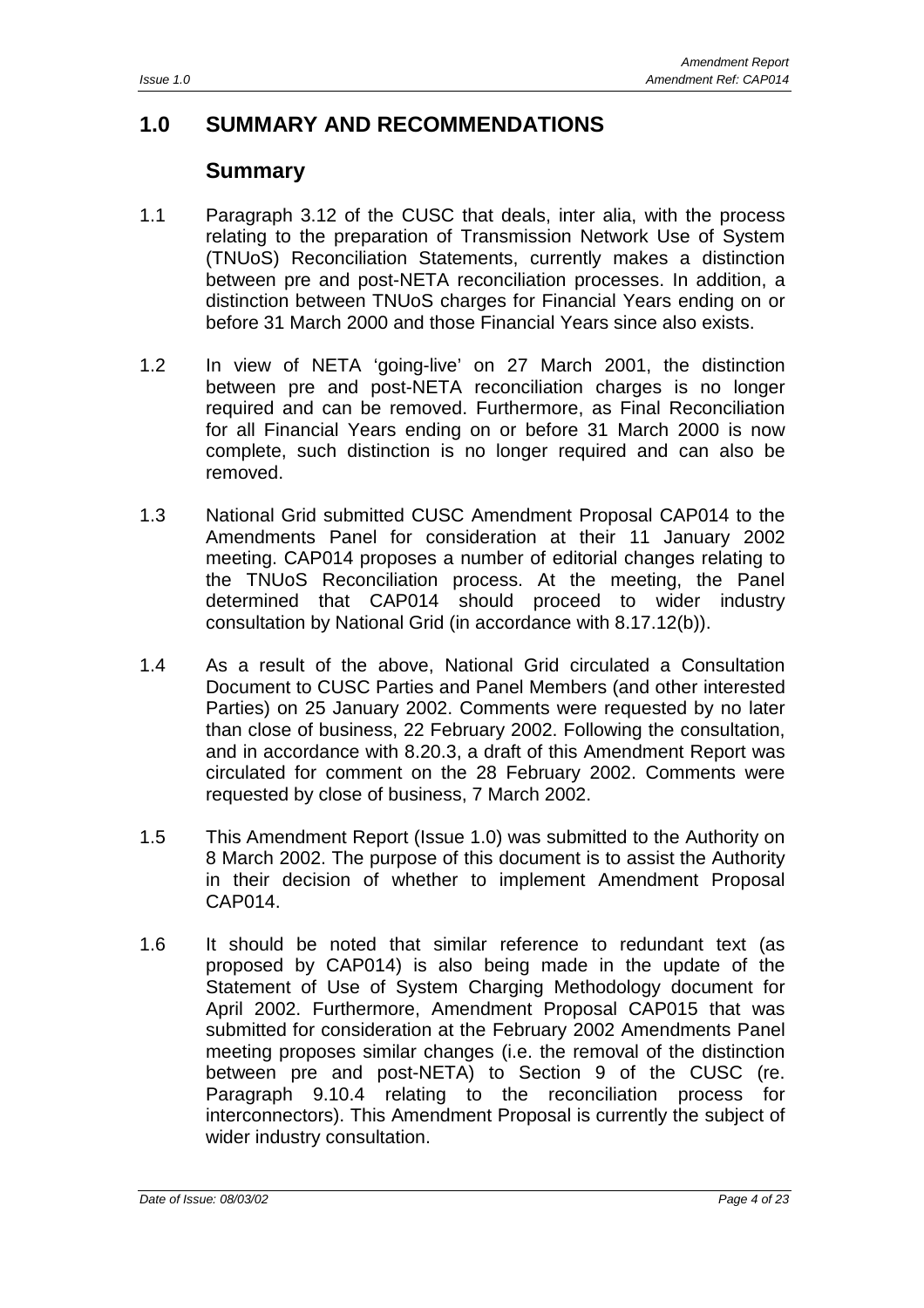# <span id="page-4-0"></span>**Recommendations**

### National Grid Recommendation

- 1.7 National Grid recommends that Amendment Proposal CAP014 is implemented to the time-scales proposed on the basis that it better facilitates achievement of the Applicable CUSC Objectives as set out in paragraph 1 of Condition C7F to National Grid's Transmission Licence.
- 1.8 This is on the grounds that removal of redundant paragraphs improves the clarity of the CUSC documentation thereby enabling National Grid to more easily and efficiently discharge its obligations under the Act and the Transmission Licence and to facilitate effective competition in the generation and supply of electricity, and (so far as consistent therewith) facilitating such competition in the sale, distribution and purchase of electricity.

### Amendments Panel View

1.9 The CUSC Amendments Panel members agreed with National Grid's views outlined above.

# **2.0 INTRODUCTION**

- 2.1 This Amendment Report has been issued by National Grid under the rules and procedures specified in the Connection and Use of System Code (CUSC) as designated by the Secretary of State. It addresses an issue that relates to the removal of redundant paragraphs and terminology from the CUSC. It should be noted that similar reference to redundant text is being made in the update of the Statement of Use of System Charging Methodology document for April 2002.
- 2.2 Further to the submission of Amendment Proposal CAP014 (see Annex 1), the endorsement of the proposed changes by the Amendments Panel and the subsequent wider industry consultation that was undertaken by National Grid, this document is addressed and furnished to the Gas and Electricity Markets Authority ('the Authority') in order to assist them in their decision whether to implement Amendment Proposal CAP014. Such an amendment will result in changes to Section 3 of the CUSC (as detailed in Annex 2).
- 2.3 This document outlines the nature of the CUSC changes that are proposed for implementation with effect from 1 April 2002. It incorporates National Grid's and the Amendments Panel's recommendations to the Authority concerning the Amendment. Copies of all representations received in response to the consultation have been included. Furthermore, a 'summary' of the representations received is also provided.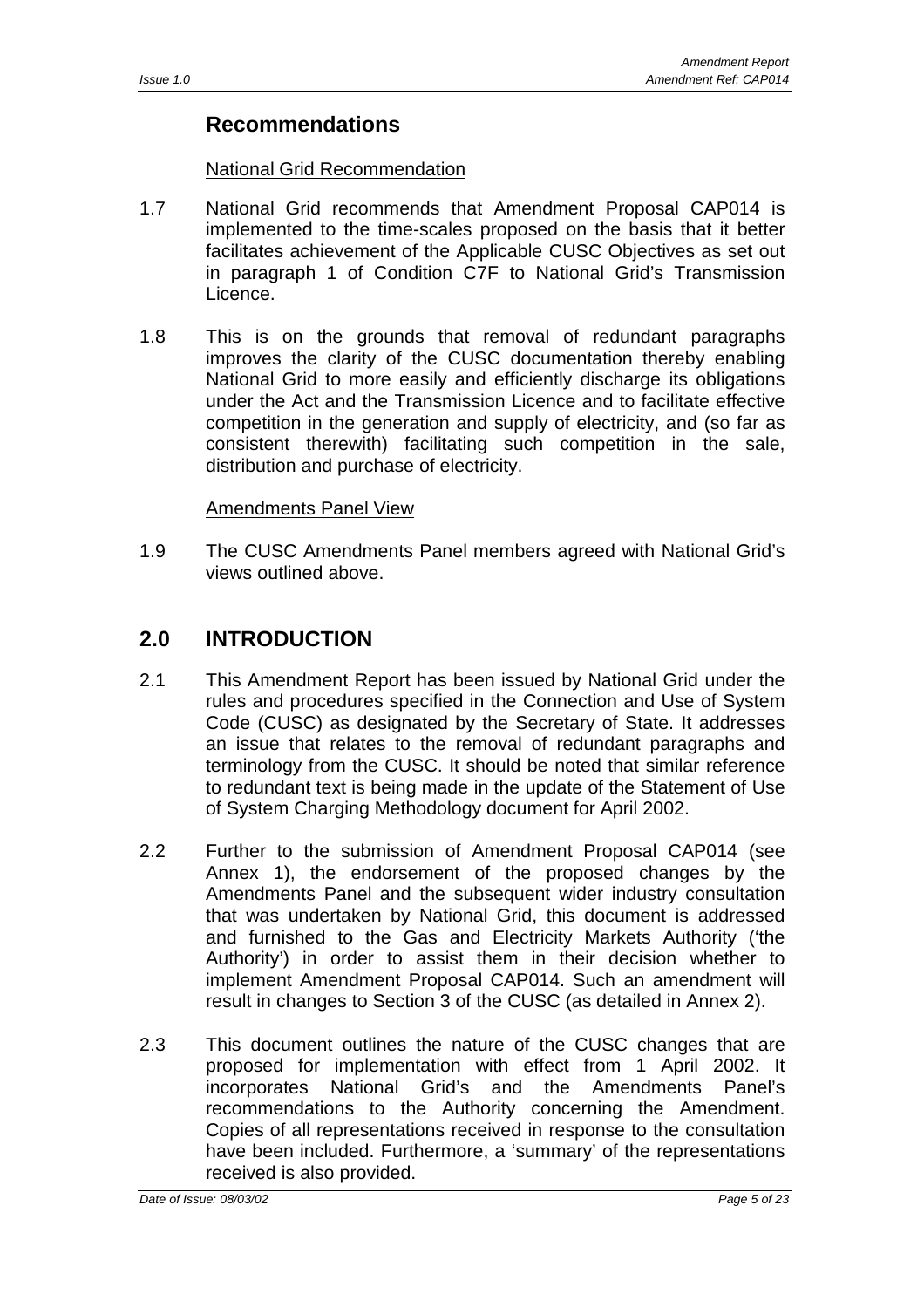<span id="page-5-0"></span>2.4 This Amendment Report has been prepared in accordance with the terms of the CUSC. An electronic copy can be found on the National Grid website, at [http://www.nationalgridinfo.co.uk/cusc.](http://www.nationalgridinfo.co.uk/cusc)

# **3.0 THE PROPOSED AMENDMENT**

- 3.1 CUSC Amendment Proposal CAP014 (see Annex 1) as submitted by National Grid proposes a number of editorial changes to the CUSC. These include the removal of paragraph 3.12.1(a), the amalgamation of paragraphs 3.12.1(b) and 3.12.1(c), the modification of paragraphs 3.12.2 and 3.12.4 and the addition of two definitions to Section 11 of the CUSC. Annex 2 details the proposed amendments to the CUSC. The changes are required in order to remove redundant paragraphs and terminology in order to improve the clarity of the CUSC documentation.
- 3.2 Paragraph 3.12.1(a) relates to the reconciliation of Transmission Network Use of System (TNUoS) charges for Financial Years ending on or before 31 March 2000. As final reconciliation of 1999/2000 TNUoS charges has now been completed, this paragraph is now redundant and can be removed. Paragraphs 3.12.1(b) and 3.12.1(c) distinguish between pre-NETA and post-NETA reconciliation. As this distinction is no longer required for the purposes of TNUoS reconciliation, the two paragraphs can now be combined. Finally, the 'Notional Amount A' and 'Actual Amount A' terminology is no longer required as once again, they relate to charges for Financial Years ending on or before 31 March 2000 and are hence redundant. This means all references of 'Notional Amount A' and 'Actual Amount A' (in Paragraph 3.12) can be removed and all instances of 'Notional Amount B' can be changed to 'Notional Amount' and all instances of 'Actual Amount B' (in Paragraph 3.12) can be changed to 'Actual Amount'. Definitions of 'Notional Amount' and 'Actual Amount' also need to be added to Section 11.
- 3.3 It should be noted that similar reference to redundant text (as proposed by CAP014) is also being made in the update of the Statement of Use of System Charging Methodology document for April 2002. Furthermore, Amendment Proposal CAP015 that was submitted for consideration at the February 2002 Amendments Panel meeting proposes similar changes (i.e. the removal of the distinction between pre and post-NETA) to Section 9 of the CUSC (re. Paragraph 9.10.4 relating to the reconciliation process for interconnectors). This Amendment Proposal is currently the subject of wider industry consultation.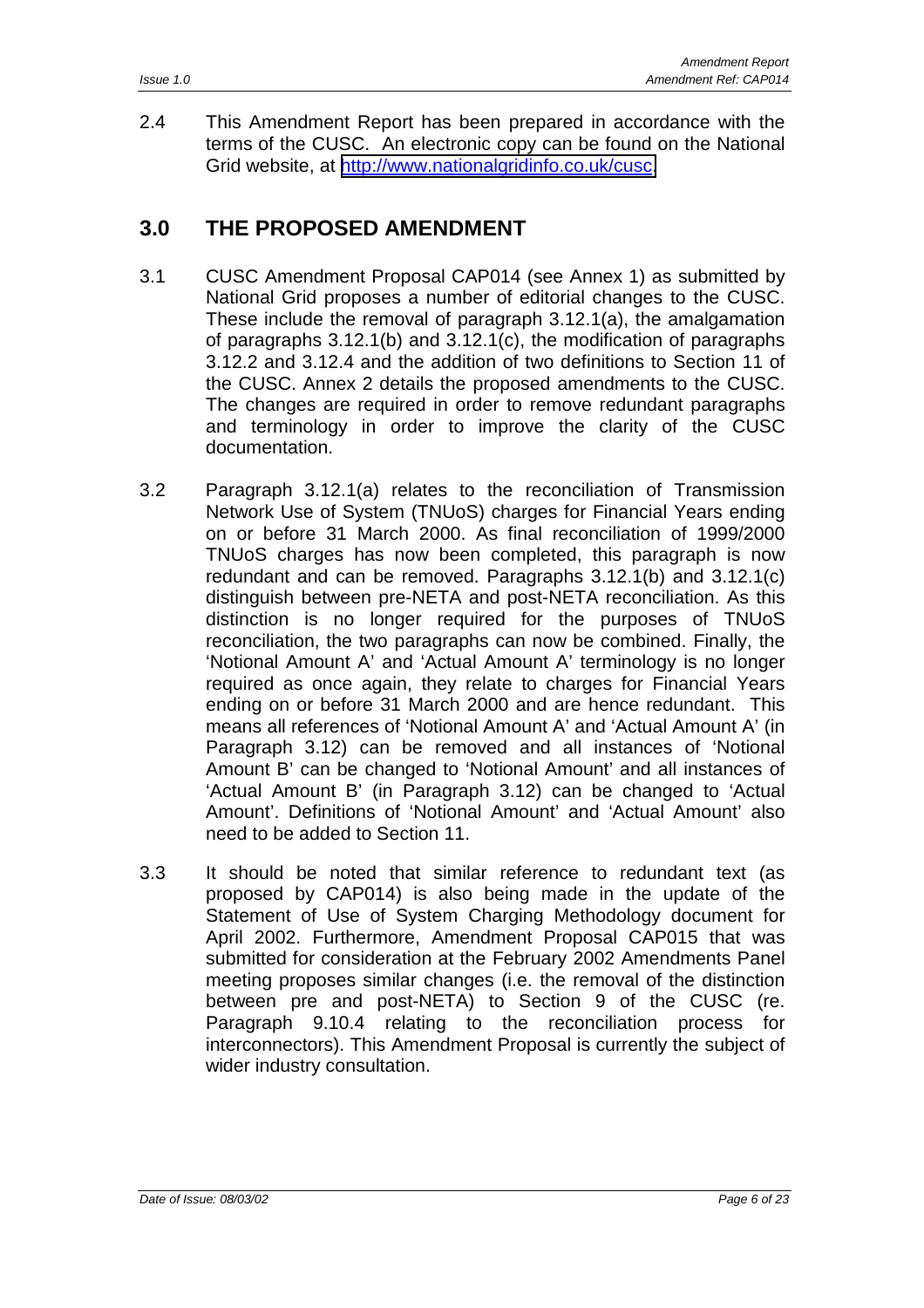# <span id="page-6-0"></span>**4.0 ASSESSMENT AGAINST APPLICABLE CUSC OBJECTIVES**

- 4.1 The applicable CUSC Objectives are set out in paragraph 1 of Condition C7F of the Transmission Licence. CUSC amendments should better facilitate achievement of the Applicable CUSC Objectives. These can be summarised as follows:
	- (a) the efficient discharge by NGC of the obligations imposed on it by the Act and the Transmission Licence; and
	- (b) facilitating effective competition in the generation and supply of electricity, and (so far as consistent therewith) facilitating such competition in the sale, distribution and purchase of electricity.
- 4.2 National Grid recommends that Amendment Proposal CAP014 is implemented to the time-scales proposed on the basis that it better facilitates achievement of the Applicable CUSC Objectives as set out in paragraph 1 of Condition C7F to National Grid's Transmission Licence.
- 4.3 This is on the grounds that removal of redundant paragraphs improves the clarity of the CUSC documentation thereby enabling National Grid to more easily and efficiently discharge its obligations under the Act and the Transmission Licence and to facilitate effective competition in the generation and supply of electricity, and (so far as consistent therewith) facilitating such competition in the sale, distribution and purchase of electricity.

# **5.0 PROPOSED IMPLEMENTATION AND TIME-SCALES**

5.1 It is recommended that Amendment Proposal CAP014 as detailed in this Amendment Report be implemented with effect from 5 days after the Authority's decision or 1 April 2002 (whichever is the later date).

# **6.0 IMPACT ON CUSC**

6.1 The proposed Amendment Proposal will require the modification of Paragraph 3.12 of the CUSC (Reconciliation Statements). The relevant legal drafting is contained in Annex 2 of this Amendment Report.

# **7.0 IMPACT ON CORE INDUSTRY DOCUMENTS**

7.1 It is envisaged that Amendment Proposal CAP014 will have no impact on any core industry documents.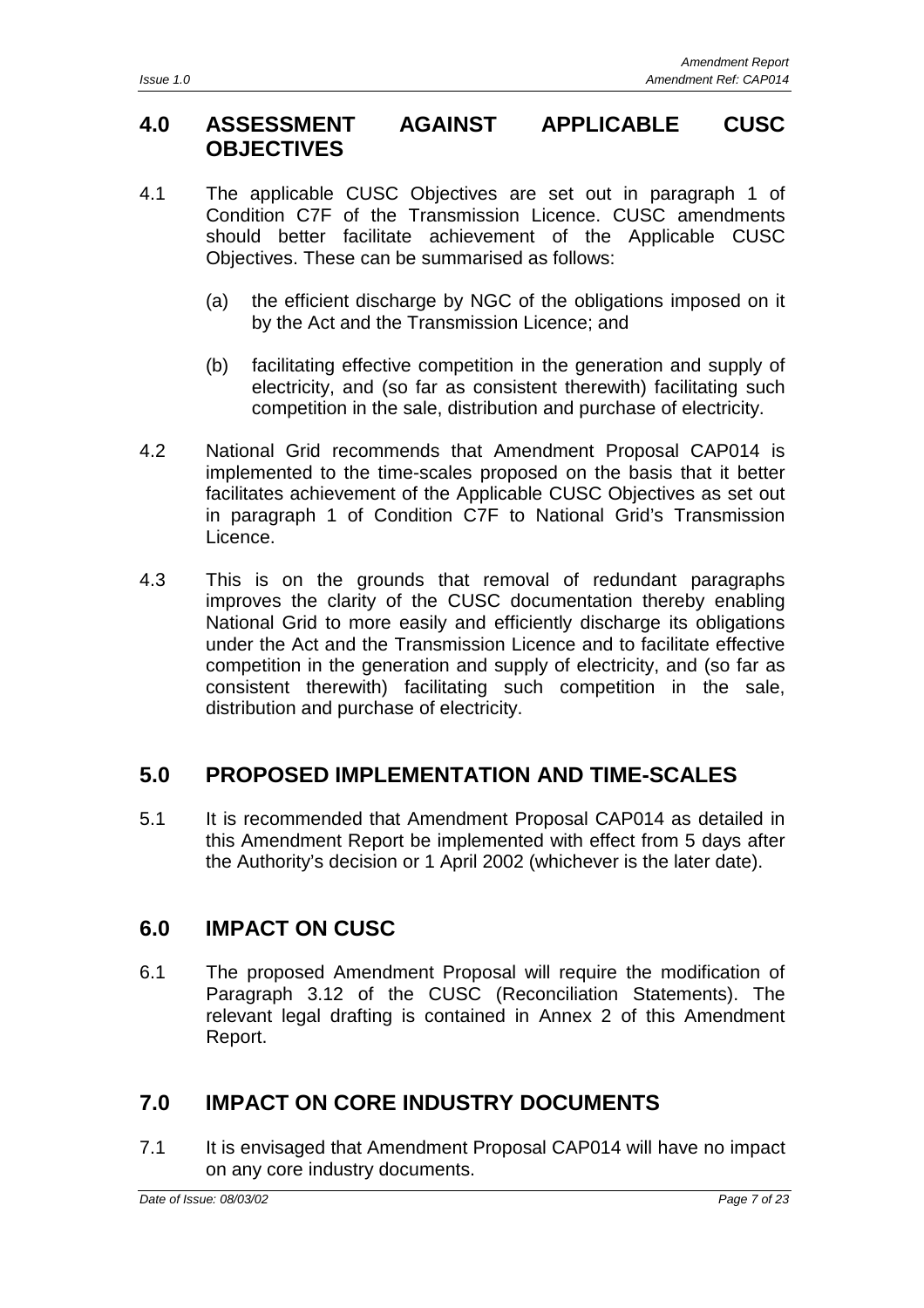### **Changes required & Timescales to be followed to give effect to the Proposed Amendment**

<span id="page-7-0"></span>7.2 As it is envisaged that Amendment Proposal CAP014 will have no impact on any core industry documents no changes are required.

### **Changes or Developments Required to Central Computer Systems & Timescales Involved**

7.3 It is envisaged that Amendment Proposal CAP014 will have no impact on Central Computer Systems established under core industry documentation.

### **Estimation of Costs**

7.4 Not Applicable.

# **8.0 IMPACT ON CUSC PARTIES**

8.1 It is envisaged that Amendment Proposal CAP014 will have no impact on any CUSC Parties.

# **9.0 ALTERNATIVE AMENDMENTS**

### **Description of Alternative Amendment**

9.1 No alternative Amendments have been offered or considered as part of this Amendment Proposal.

### **Assessment against Applicable CUSC Objectives**

9.2 Not applicable as no alternative Amendments have been offered or considered.

# **10.0 SUMMARY OF VIEWS AND REPRESENTATIONS**

### **Amendments Panel Members**

10.1 CUSC Amendments Panel members agreed with and supported the implementation of CUSC Amendment Proposal CAP014. This was on the grounds that the removal of redundant paragraphs improves the clarity of the CUSC documentation thereby enabling National Grid to more easily and efficiently discharge its obligations under the Act and the Transmission Licence and to facilitate effective competition in the generation and supply of electricity, and (so far as consistent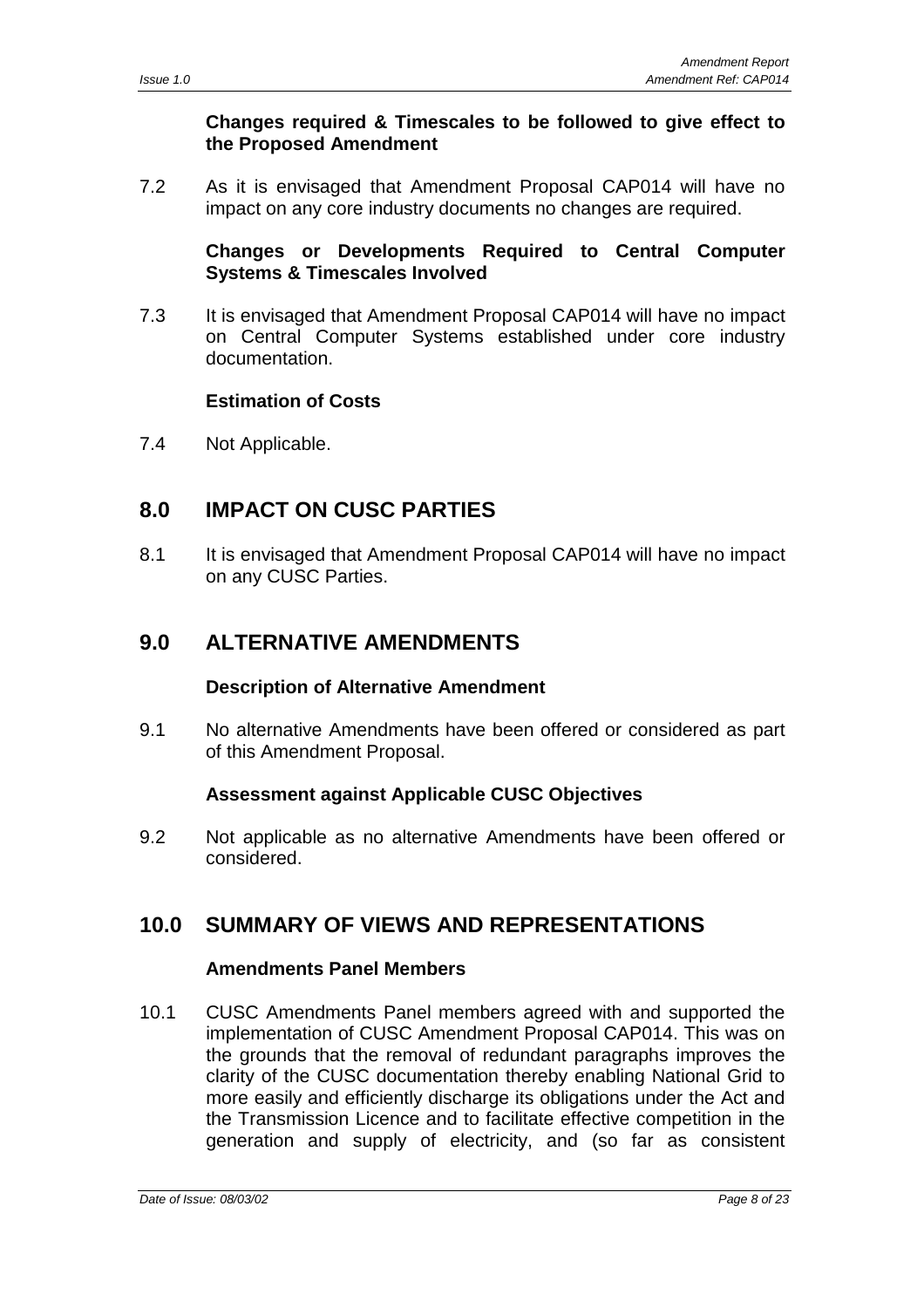therewith) facilitating such competition in the sale, distribution and purchase of electricity.

### **Core Industry Document Owners**

10.2 No views have been received from Core Industry Document Owners.

### **Respondents**

- 10.3 National Grid received a total of 3 responses to the consultation on CUSC Amendment CAP014, all of which were supportive of the proposal.
- 10.4 The following table provides an overview of the representations received. Copies of the representations are attached as Annex 3.

| <b>Reference</b> | <b>Company Name</b>                                                                                      | <b>Supportive</b> | <b>Summary of Comments</b>                                                                                                                                                                    |
|------------------|----------------------------------------------------------------------------------------------------------|-------------------|-----------------------------------------------------------------------------------------------------------------------------------------------------------------------------------------------|
| CAP014-CR-01     | All TXU Companies                                                                                        | Yes               | Supportive of the proposal as drafted.                                                                                                                                                        |
| CAP014-CR-02     | <b>British Gas Trading</b><br>Ltd, Accord Energy,<br>Centrica Kings Lynn<br>and Centrica<br>Peterborough | Yes               | Supportive of the proposal but suggests a<br>clearer description of the meaning of<br>'Actual Amount' and 'Notional Amount' is<br>included in Section 11 – Interpretation and<br>Definitions. |
| CAP014-CR-03     | <b>Scottish Power</b><br>Energy Retail<br>Limited and Scottish<br><b>Power Generation</b><br>Limited     | Yes               | Supportive of the proposal as drafted.                                                                                                                                                        |

### **National Grid's Views**

- 10.6 National Grid's recommendation regarding this Amendment Proposal is outlined in paragraphs 4.2 and 4.3 above. National Grid has reviewed responses to the consultation on CAP014 and is satisfied that this proposal should be implemented as agreed by the Amendments Panel.
- 10.7 With regards the suggestion for providing a clearer description of the meaning of the terms Actual Amount and Notional Amount (as raised in response CAP014-CR-02), National Grid welcomes such suggestions for the purposes of further improving the clarity of the CUSC documentation. However, as it is our intention to carry out a full review of the definitions included in Section 11 in the near future (possibly as part of a wider house-keeping Amendment Proposal) it is proposed that we consider these suggestions at that time.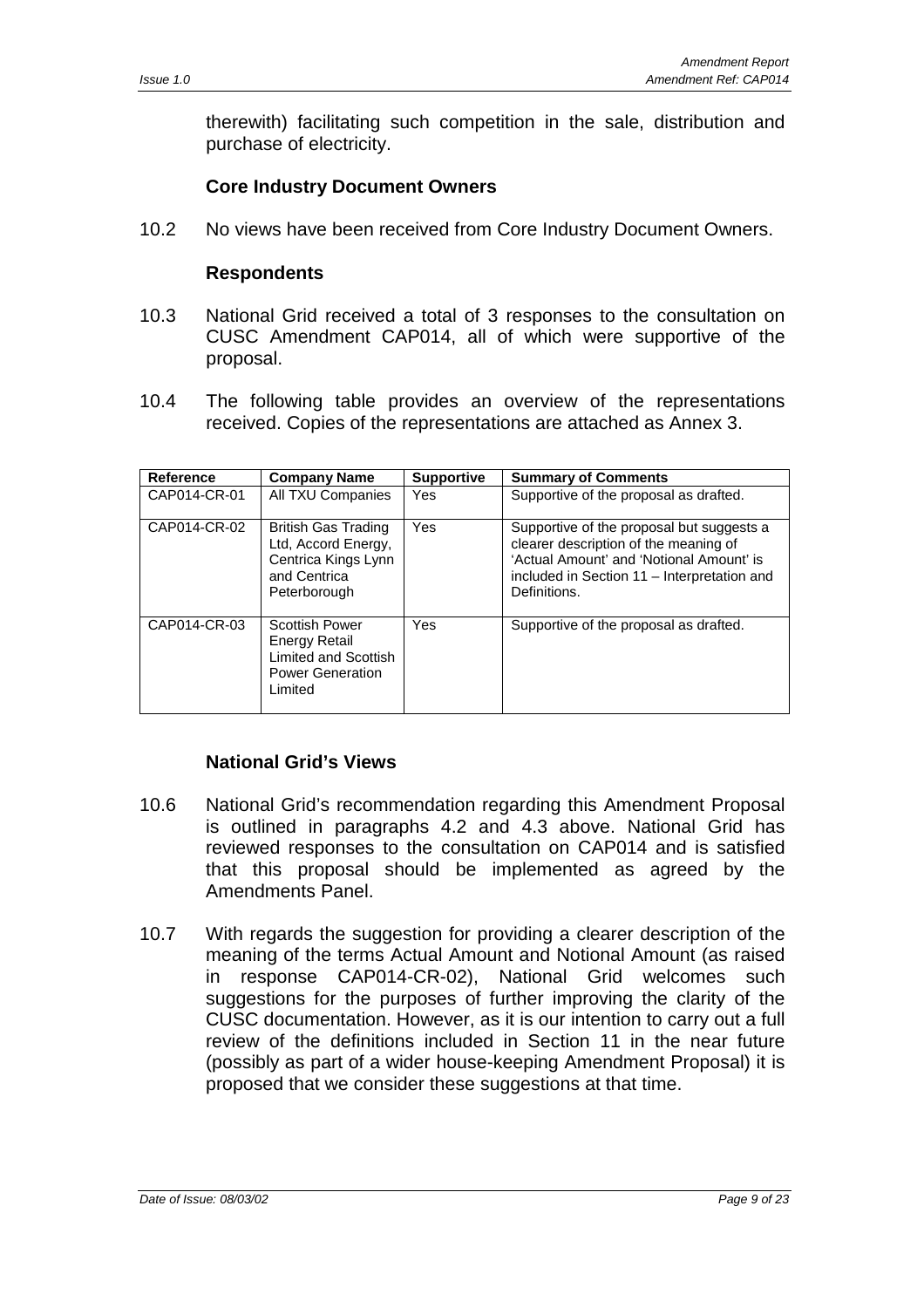# <span id="page-9-0"></span>**Annex 1 – CUSC Amendment Proposal**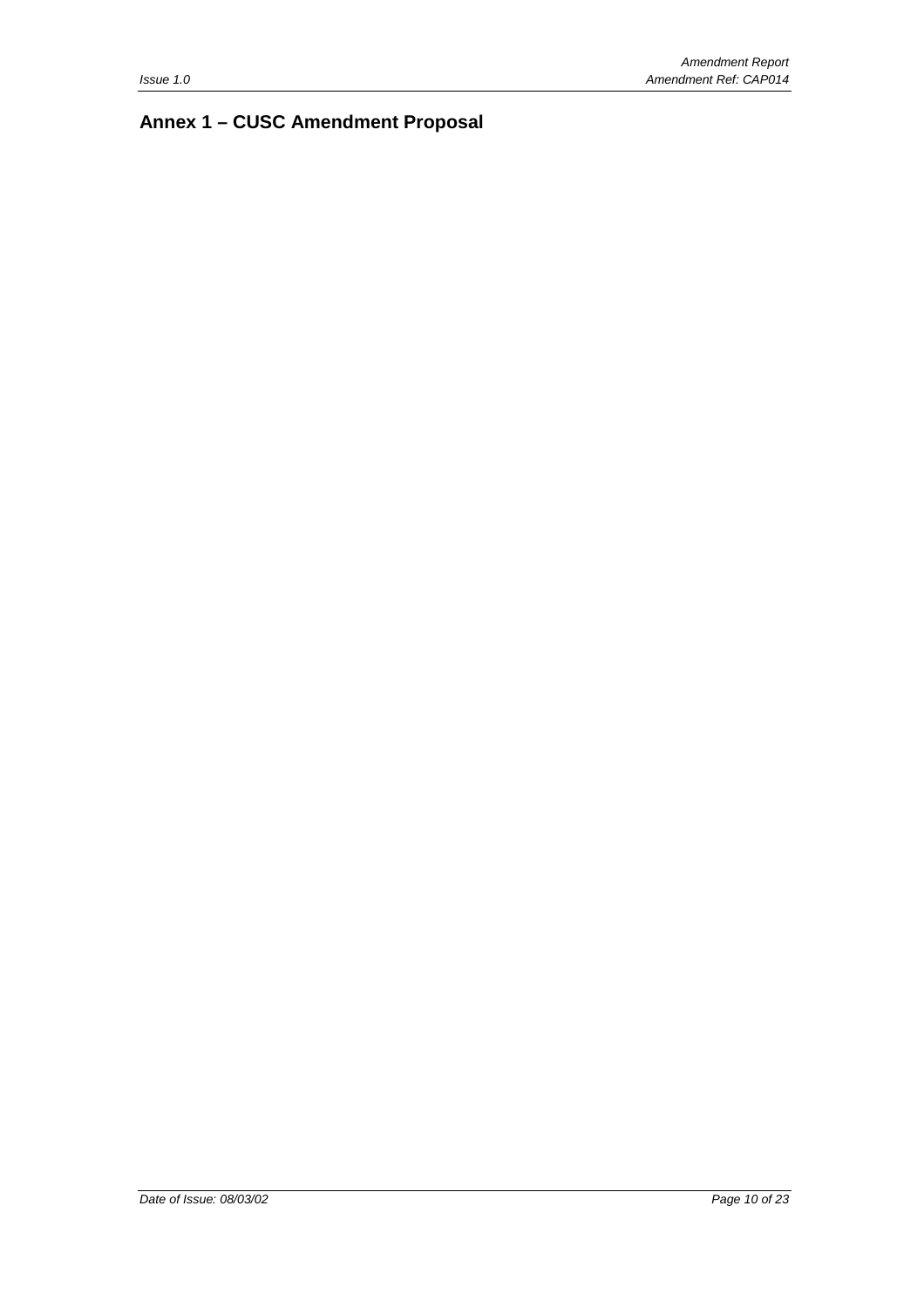# **CUSC Amendment Proposal Form CAP014**

#### **Title of Amendment Proposal:**

Changes to remove redundant paragraphs from CUSC (Note: similar reference to redundant text is being made in the update of the Statement of Use of System Charging Methodology document for April 2002).

#### **Description of the Proposed Amendment** *(mandatory by proposer)*:

This Amendment proposes the removal of redundant paragraphs from the CUSC (Note: similar reference to redundant text is being made in the update of the Statement of Use of System Charging Methodology document for April 2002).

**Description of Issue or Defect that Proposed Amendment seeks to Address** *(mandatory by proposer)*:

This change to Section 3.12 is being proposed to remove the redundant paragraphs and terminology (which distinguish between pre-NETA and post-NETA) that relate to the Transmission Network Use of System charge reconciliation process. The attachment provides further detail of the proposed amendments.

**Impact on the CUSC** *(this should be given where possible)*:

See attached draft text.

**Impact on Core Industry Documentation** *(this should be given where possible)*:

None.

**Impact on Computer Systems and Processes used by CUSC Parties** *(this should be given where possible)*:

None.

**Details of any Related Modifications to Other Industry Codes** *(where known)*:

Similar reference to redundant text is being made in the update of the Statement of Use of System Charging Methodology document for April 2002.

**Justification for Proposed Amendment with Reference to Applicable CUSC Objectives** *(mandatory by proposer)*:

Improving clarity and removing uncertainty from the CUSC documentation enables National Grid to more easily and efficiently discharge its obligations under the Act and the Transmission Licence and fulfil its obligations to facilitate competition in the generation and supply of electricity.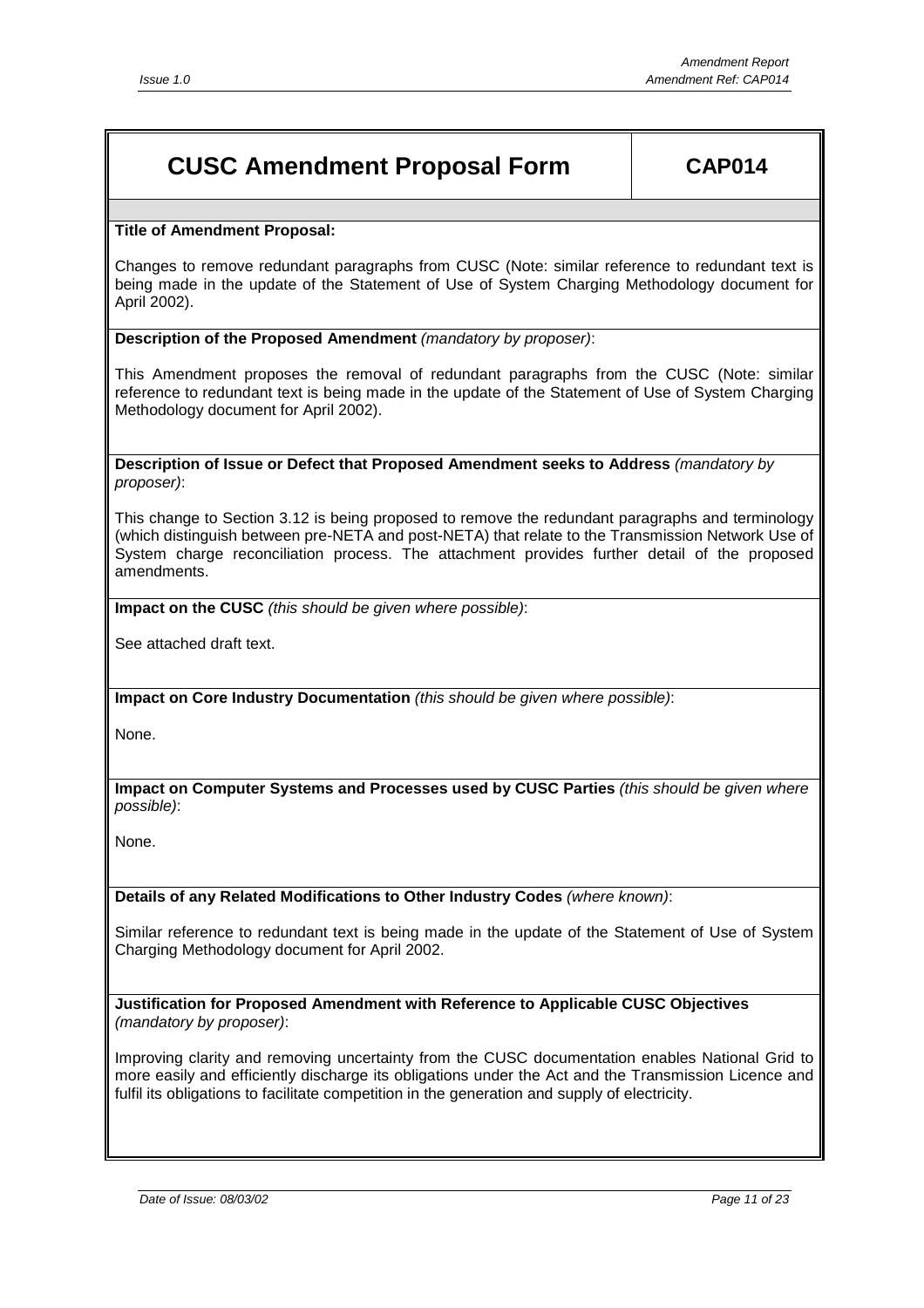| <b>Details of Proposer:</b><br>Organisation's Name:                                                              | <b>National Grid</b>                                                                        |
|------------------------------------------------------------------------------------------------------------------|---------------------------------------------------------------------------------------------|
| <b>Capacity in which the Amendment is</b><br>being proposed:<br>(i.e. CUSC Party, BSC Party or<br>"energywatch") | <b>CUSC Party</b>                                                                           |
| <b>Details of Proposer's Representative:</b>                                                                     |                                                                                             |
| Name:<br>Organisation:<br>Telephone Number:<br>Email Address:<br><b>Details of Representative's Alternate:</b>   | <b>Andy Balkwill</b><br><b>National Grid</b><br>024 7642 3198<br>andy.balkwill@uk.ngrid.com |
| Name:                                                                                                            | Mike Metcalfe                                                                               |
| Organisation:                                                                                                    | <b>National Grid</b>                                                                        |
| Telephone Number:                                                                                                | 024 7642 3235                                                                               |
| Email Address:                                                                                                   | michael.metcalfe@uk.ngrid.com                                                               |
| <b>Attachments (Yes/No): Yes</b>                                                                                 |                                                                                             |
| If Yes, Title and No. of pages of each Attachment:                                                               |                                                                                             |

Outline of Changes Required to Complement Proposed Modifications to the Statement of the Use of System Charging Methodology (1 Page)

#### **Notes:**

Those wishing to propose an Amendment to the CUSC should do so by filling in this "Amendment Proposal Form" that is based on the provisions contained in Section 8.15 of the CUSC. The form seeks to ascertain details about the Amendment Proposal so that the Amendments Panel can determine more clearly whether the proposal should be considered by a Working Group or go straight to wider National Grid Consultation.

The Panel Secretary will check that the form has been completed, in accordance with the requirements of the CUSC, prior to submitting it to the Panel. If the Panel Secretary accepts the Amendment Proposal form as complete, then he will write back to the Proposer informing him of the reference number for the Amendment Proposal and the date on which the Proposal will be considered by the Panel. If, in the opinion of the Panel Secretary, the form fails to provide the information required in the CUSC, then he may reject the Proposal. The Panel Secretary will inform the Proposer of the rejection and report the matter to the Panel at their next meeting. The Panel can reverse the Panel Secretary's decision and if this happens the Panel Secretary will inform the Proposer.

The completed form should be returned to:

Mark Cox Panel Secretary Commercial Development National Grid Company plc National Grid House Kirby Corner Road Coventry, CV4 8JY

Or via e-mail to: [CUSC.Team@uk.ngrid.com](mailto:CUSC.Team@uk.ngrid.com)

(Participants submitting this form by email will need to send a statement to the effect that the proposer acknowledges that on acceptance of the proposal for consideration by the Amendments Panel, a proposer which is not a CUSC Party shall grant a licence in accordance with Paragraph 8.15.7 of the CUSC. A Proposer that is a CUSC Party shall be deemed to have granted this Licence).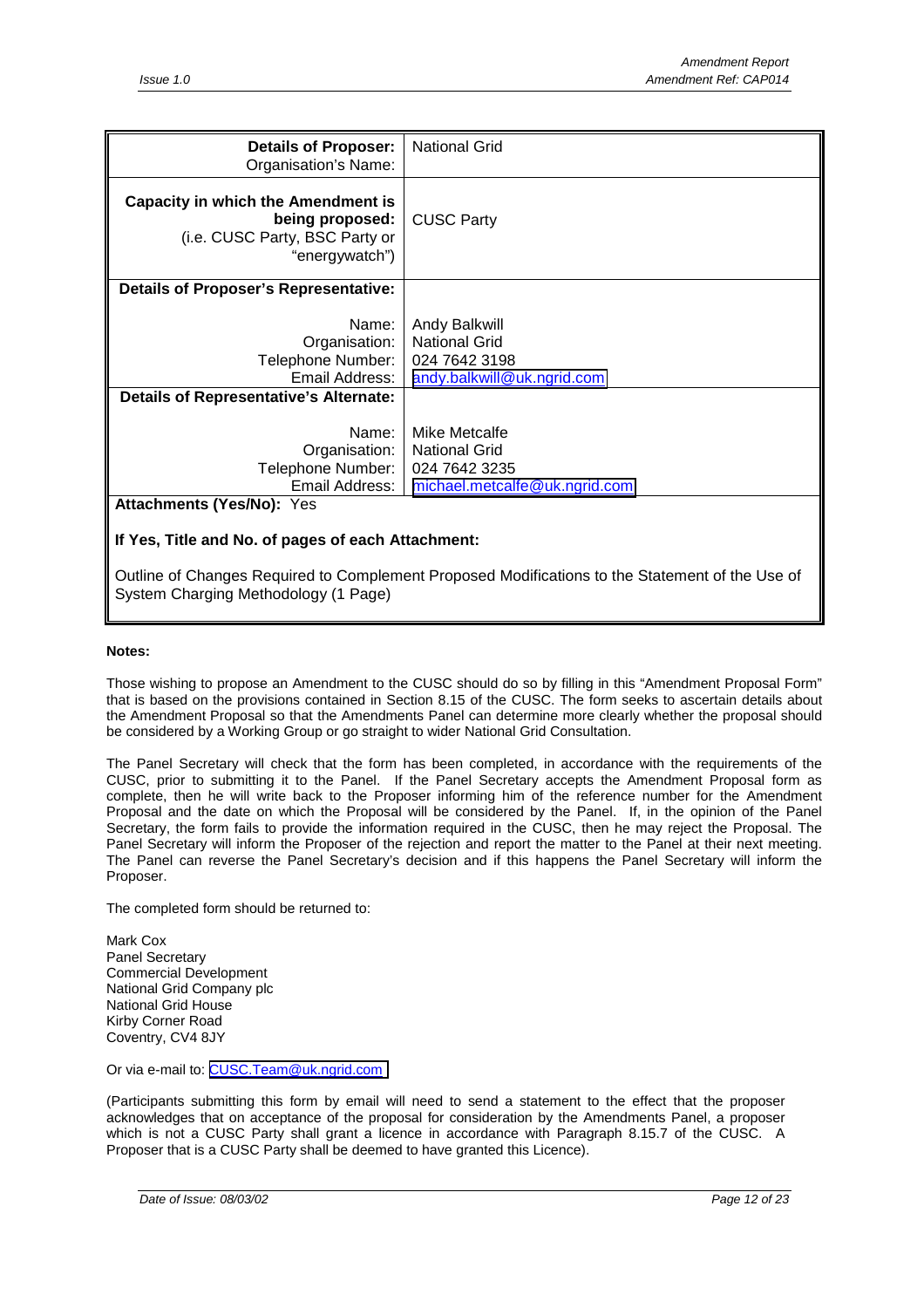### **Attachment**

Outline of Changes Required to Complement Proposed Modifications to the Statement of the Use of System Charging Methodology

(i) Remove Paragraph 3.12.1(a)

*Reason for change: This paragraph is no longer required as it relates to Transmission Network Use of System (TNUoS) charges in each Financial Year ending on or before 31 March 2000. Final reconciliation of 1999/2000 TNUoS Charges has been completed resulting in this paragraph now being redundant.*

(ii) Combine Paragraphs 3.12.1(b) and 3.12.1(c) as drafted below and renumber to 3.12.1

#### Calculation of Initial Reconciliation

3.12.1 On or before 30 June in each **Financial Year**, **NGC** shall promptly calculate in accordance with the **Statement of the Use of System Charging Methodology** and the **Statement of Use of System Charges** the **Demand** related or generation related **Transmission Network Use of System Charges** (as the case may be) that would have been payable by the **User** during each month during the preceding **Financial Year** (**Actual Amount**). **NGC** shall then compare the **Actual Amount** with the amount of **Demand** related or generation related **Transmission Network Use of System Charges** (as the case may be) paid during each month during the preceding **Financial Year** by the **User** (the "**Notional Amount**").

*Reason for change: No distinction between pre-NETA and post-NETA reconciliation required.*

(iii) Modify Paragraphs 3.12.2 and 3.12.4 as drafted below:

#### Generation Reconciliation

3.12.2 As soon as reasonably practicable and in any event by 31 March in each **Financial Year NGC** shall prepare a generation reconciliation statement (the "**Generation Reconciliation Statement**") in respect of generation related **Transmission Network Use of System Charges** and send it to the **User**. Such statement shall specify the **Actual Amount** and the **Notional Amount** of generation related **Transmission Network Use of System Charges** for each month during the relevant **Financial Year** and, in reasonable detail, the information from which such amounts were derived and the manner in which they were calculated.

#### Initial Demand Reconciliation Statement

3.12.4 As soon as reasonably practicable and in any event by 30 June in each **Financial Year NGC** shall then prepare an initial **Demand** reconciliation statement (the "**Initial Demand Reconciliation Statement**") in respect of **Demand** related **Transmission Network Use of System Charges** and send it to the **User**. Such statement shall specify the **Actual Amount** and the **Notional Amount** of **Demand** related **Transmission Network Use of System Charges** for each month during the relevant **Financial Year** and, in reasonable detail, the information from which such amounts were derived and the manner in which they were calculated.

*Reason for change: Remove redundant references to 'Notional Amount A' and 'Actual Amount A' that relate to charges in each Financial Year ending on or before 31 March 2000. Change all instances of 'Notional Amount B' to 'Notional Amount' and change all instances of 'Actual Amount B' to 'Actual Amount'.*

(iv) Amend definitions in Section 11 as necessary.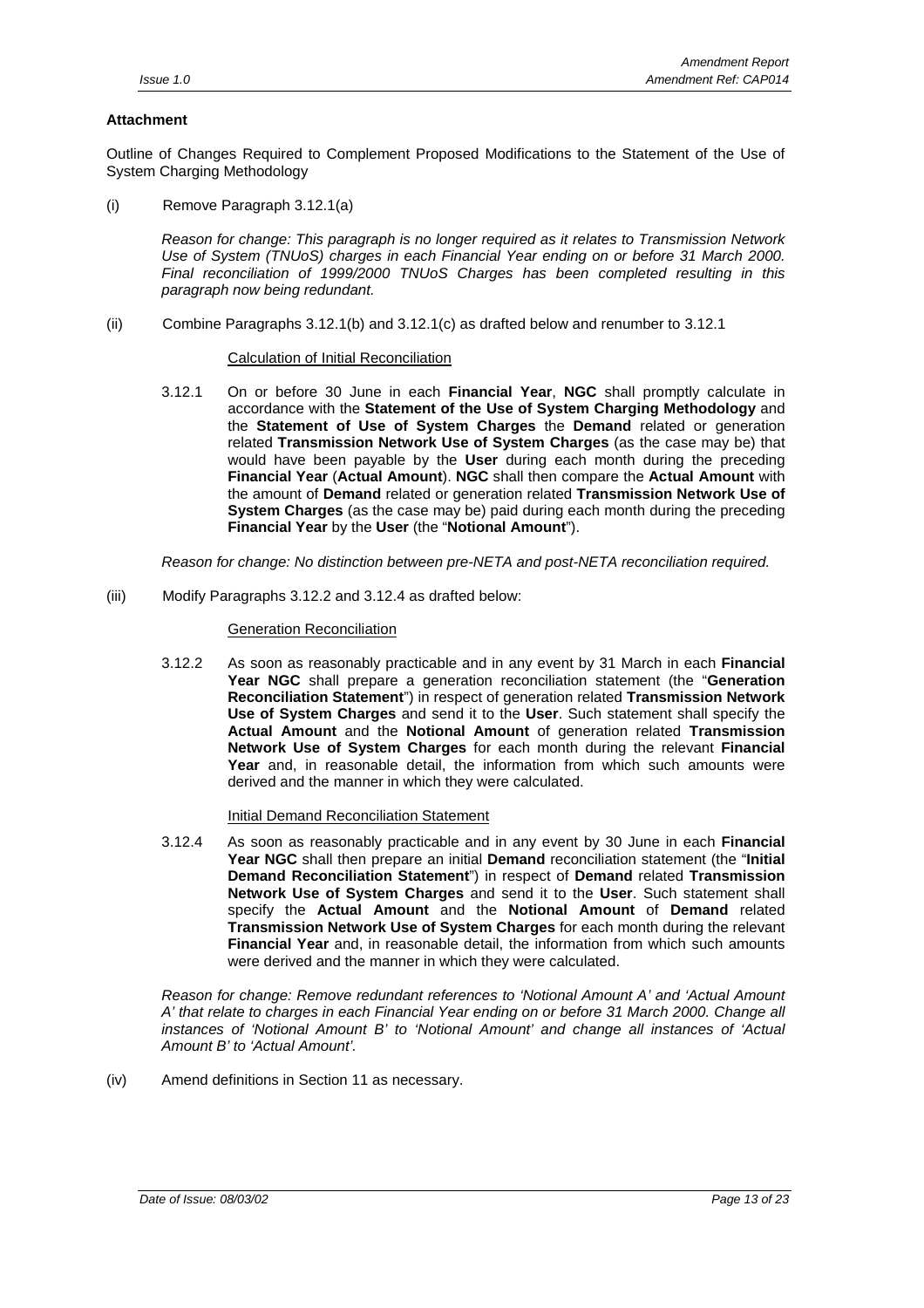### <span id="page-13-0"></span>**Annex 2 – Proposed Text to Modify CUSC**

### **Changes to Paragraph 3.12 as follows:**

### **3.12 RECONCILIATION STATEMENTS**

- 3.12.1 Calculation of Initial Reconciliation
	- (a)On or before 31 March in each **Financial Year** ending on or before 31 March 2000, **NGC** shall promptly calculate in accordance with the statement published by **NGC** in accordance with Licence Condition 10 (as subsisting at the relevant date of publication) of the **Transmission Licence** the **Demand** related or generation related **Transmission Network Use of System Charges** (as the case may be) that would have been payable by each **User** during each month during that **Financial Year** (**Actual Amount A**). **NGC** shall then compare the **Actual Amount A** with the amount of **Demand** related or generation related **Transmission Network Use of System Charges** (as the case may be) paid during each month during that **Financial Year** by the **User** (the "**Notional Amount A**").
	- (b)On or before 30 June in the first **Financial Year** beginning after the **NETA Golive Date**, **NGC** shall promptly calculate in accordance with the **Statement of the Use of System Charging Methodology** and the **Statement of Use of System Charges** the **Demand** related or generation related **Transmission Network Use of System Charges** (as the case may be) that would have been payable by the **User** during each month during the preceding **Financial Year** (**Actual Amount B**). **NGC** shall then compare the **Actual Amount B** with the amount of **Demand** related or generation related **Transmission Network Use of System Charges** (as the case may be) paid during each month during the preceding **Financial Year** by the **User** (the "**Notional Amount B**").
	- (c)On or before 30 June in the second and later **Financial Years** commencing after the **NETA Go-live Date**, **NGC** shall promptly calculate on the basis set out in the **Statement of the Use of System Charging Methodology** and the **Statement of Use of System Charges** the **Demand** related or generation related **Transmission Network Use of System Charges** (as the case may be) that would have been payable by the **User** during each month during the preceding **Financial Year** (**Actual Amount B**). **NGC** shall then compare the **Actual Amount B** with the amount of **Demand** related or generation related **Transmission Network Use of System Charges** (as the case may be) paid during each month during the preceding **Financial Year** by the **User** (the "**Notional Amount B**").

On or before 30 June in each **Financial Year**, **NGC** shall promptly calculate in accordance with the **Statement of the Use of System Charging Methodology** and the **Statement of Use of System Charges** the **Demand** related or generation related **Transmission Network Use of System Charges** (as the case may be) that would have been payable by the **User** during each month during the preceding **Financial Year** (**Actual Amount**). **NGC** shall then compare the **Actual Amount** with the amount of **Demand** related or generation related **Transmission Network Use of System Charges** (as the case may be) paid during each month during the preceding **Financial Year** by the **User** (the "**Notional Amount**").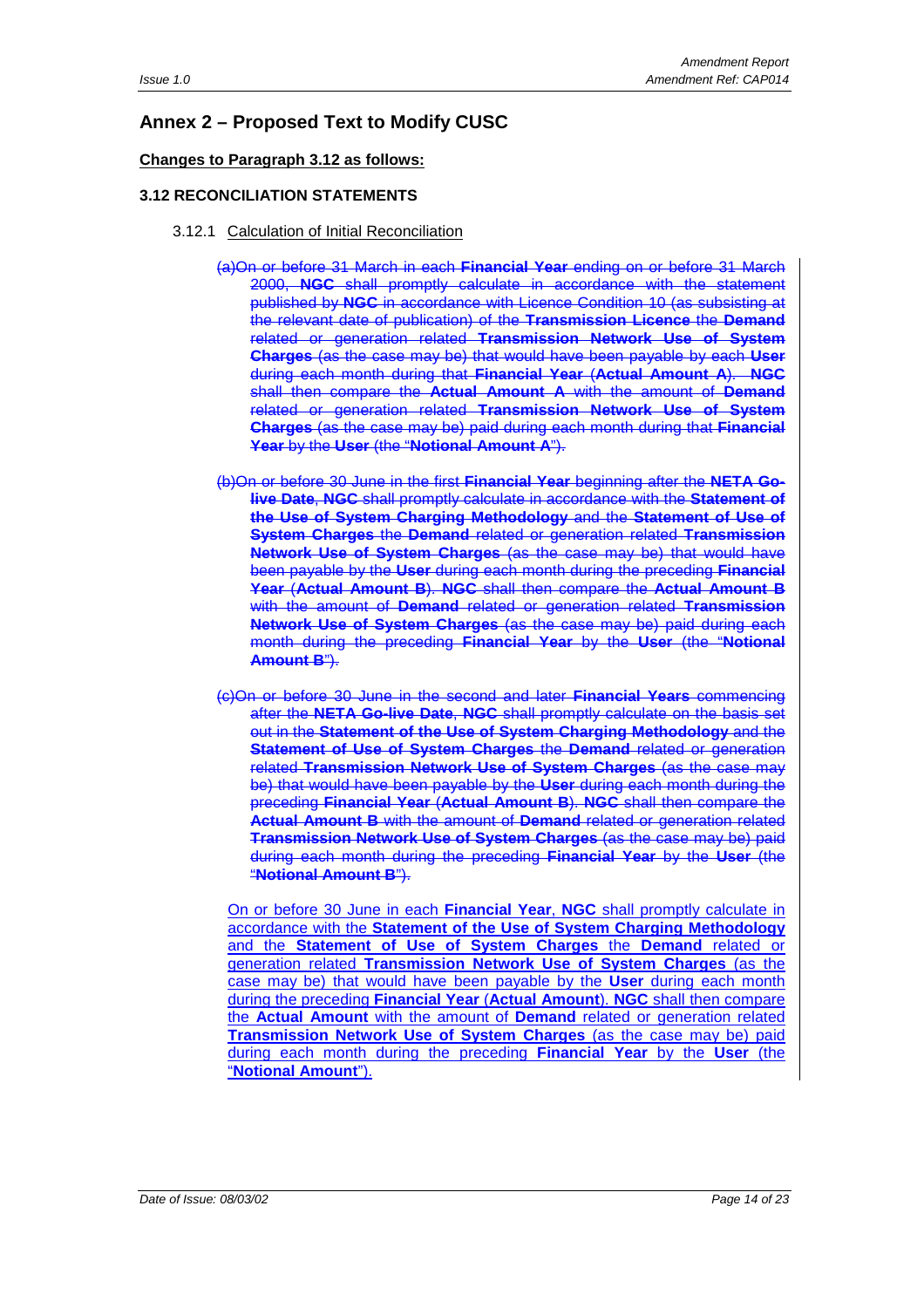#### Generation Reconciliation

- 3.12.2 As soon as reasonably practicable and in any event by 31 March in **each Financial Year NGC** shall prepare a generation reconciliation statement (the "**Generation Reconciliation Statement**") in respect of generation related **Transmission Network Use of System Charges** and send it to the **User**. Such statement shall specify the **Actual Amount A** and the **Notional Amount A** or the **Actual Amount B** and the **Notional Amount B** (as appropriate) of generation related **Transmission Network Use of System Charges** for each month during the relevant **Financial Year** and, in reasonable detail, the information from which such amounts were derived and the manner in which they were calculated.
- 3.12.3 Together with the **Generation Reconciliation Statement**, **NGC** shall issue a credit note in relation to any sums shown by the **Generation Reconciliation Statement** to be due to the **User** or an invoice in respect of sums due to **NGC** and in each case interest thereon calculated pursuant to Paragraph 3.12.6 below.

#### Initial Demand Reconciliation Statement

- 3.12.4 As soon as reasonably practicable and in any event by 30 June in each **Financial Year NGC** shall then prepare an initial **Demand** reconciliation statement (the "**Initial Demand Reconciliation Statement**") in respect of **Demand** related **Transmission Network Use of System Charges** and send it to the User. Such statement shall specify the **Actual Amount A** and the **Notional Amount A** or the **Actual Amount B** and the **Notional Amount B** (as appropriate) of **Demand** related **Transmission Network Use of System Charges** for each month during the relevant **Financial Year** and, in reasonable detail, the information from which such amounts were derived and the manner in which they were calculated.
- 3.12.5 Together with the **Initial Demand Reconciliation Statement NGC** shall issue a credit note in relation to any sum shown by the **Initial Demand Reconciliation Statement** to be due to the **User** or an invoice in respect of sums due to **NGC** and in each case interest thereon calculated pursuant to Paragraph 3.12.6.

### **New Definitions to be added to Section 11 as follows:**

"**Actual Amount**" as defined in Paragraph 3.12

"**Notional Amount**" as defined in Paragraph 3.12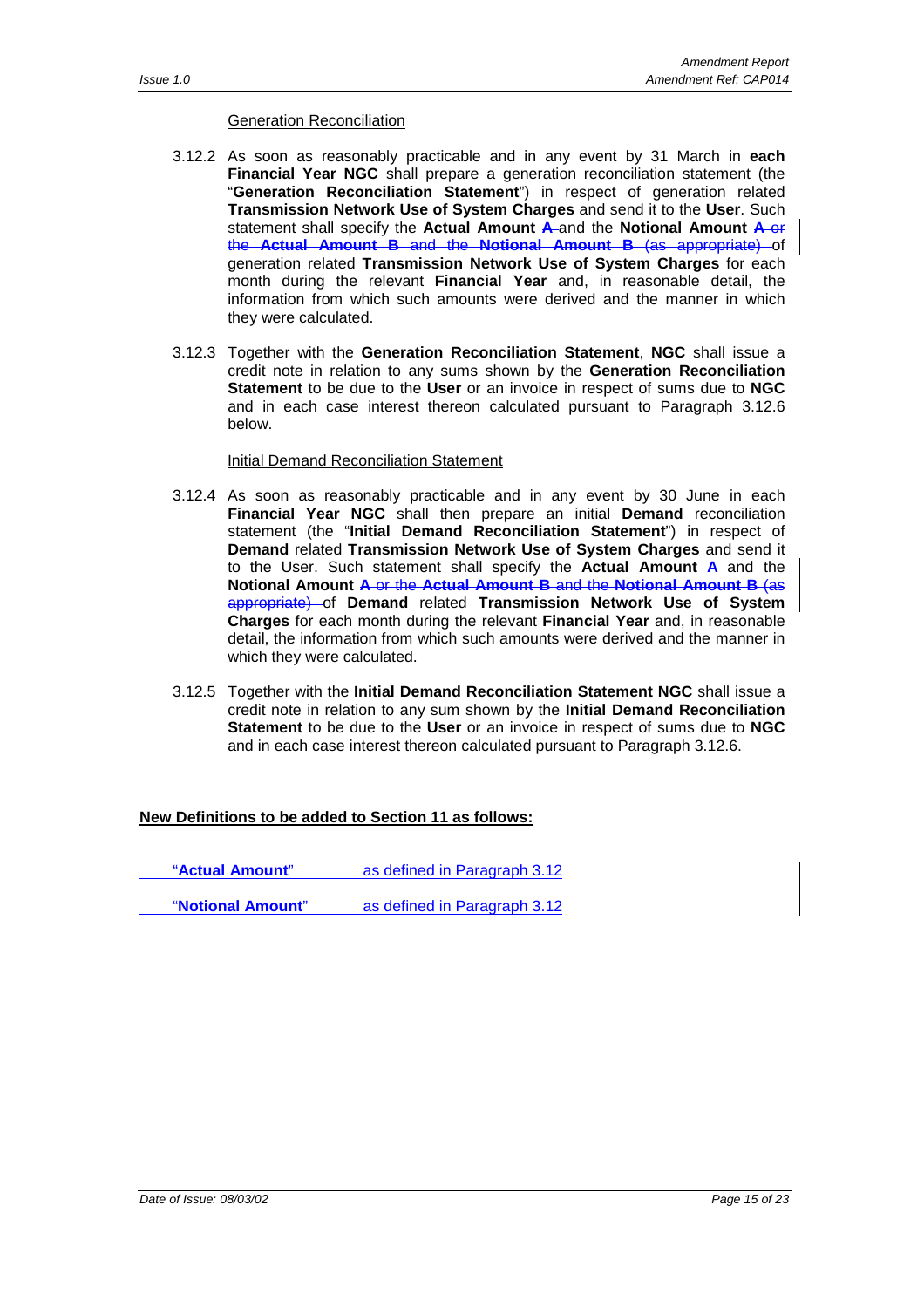### <span id="page-15-0"></span>**Annex 3 – Copies of Representations Received**

This Annex includes copies of any representations received following circulation of the consultation document (circulated on  $25<sup>th</sup>$  January 2002 requesting comments by close of business  $22<sup>nd</sup>$  February 2002).

Representations were received from the following parties:

| No. | Company                                                                                   | <b>File Number</b> |
|-----|-------------------------------------------------------------------------------------------|--------------------|
|     | All TXU Companies which are CUSC Signatories                                              | CAP014-CR-01       |
| 2   | British Gas Trading Ltd, Accord Energy, Centrica King's Lynn<br>and Centrica Peterborough | CAP014-CR-02       |
| 3   | Scottish Power Energy Retail Limited and Scottish Power<br>Generation Limited.            | CAP014-CR-03       |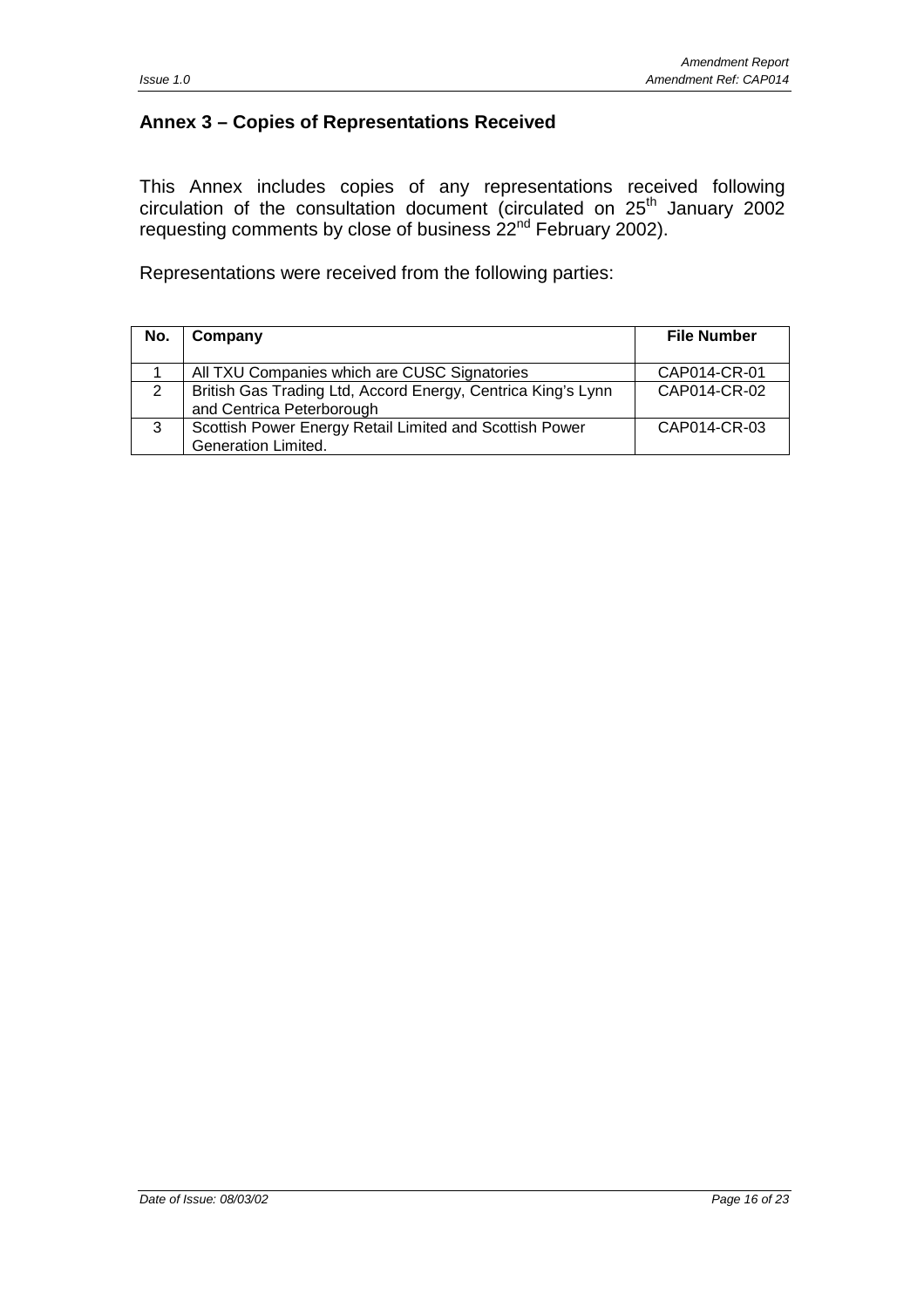| Reference | <b>CAP014-CR-01</b>      |
|-----------|--------------------------|
| Company   | <b>All TXU Companies</b> |

TXU Europe Energy Trading Ltd Wherstead Park Wherstead Ipswich **Suffolk** IP9 2AQ 29<sup>th</sup> January 2002

David Friend Commercial Development National Grid Company plc National Grid House Kirby Corner Road **Coventry** CV4 8JY

Dear David

#### **CAP 014 – Consultation Response**

In response to the above Consultation I confirm, on behalf of all TXU Companies which are CUSC signatories, that we support the proposed Modification.

Yours sincerely

Philip Russell Market Development Manager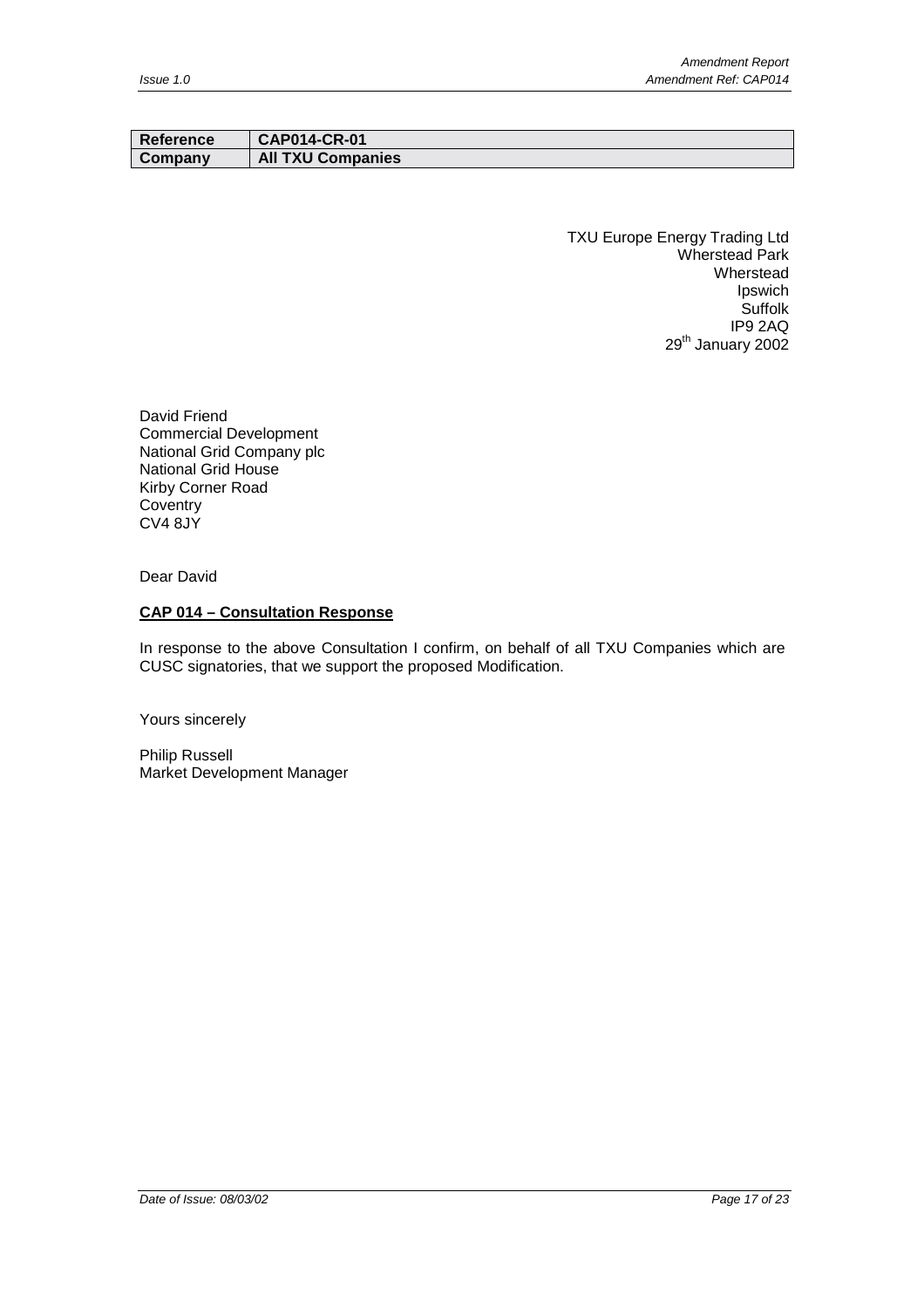#### **Reference CAP014-CR-02 Company British Gas Trading Ltd, Accord Energy, Centrica King's Lynn and Centrica Peterborough.**



Mr David Friend National Grid Company plc Commercial Development National Grid House Kirby Corner Road **Coventry** CV4 8JY

**Transportation Services 17 London Road Staines Middlesex TW18 4AE**

Tel: 01784 645823 Fax: 01784 645260

15th February 2002

Dear Mr Friend

#### **CUSC Amendment Proposal CAP014 – Removal of Redundant Paragraphs**

British Gas welcomes the opportunity to comment on the CUSC Amendment Proposal CAP014. This response is on behalf of British Gas Trading Ltd, Accord Energy, Centrica King's Lynn and Centrica Peterborough.

In principle we support the Amendment Proposal put forward by NGC for the removal of redundant paragraphs in 3.12 from the CUSC and agree that the pre-NETA reconciliation arrangements are no longer required. The removal of these paragraphs would improve the clarity of the CUSC documentation and achieve the objective of the efficient discharge by the Licensee (NGC) of the obligations imposed upon it by the Electricity Act and its transmission licence.

However, in Section 11 rather than cross-reference the definition for **Actual Amount** and **Notional Amount** to paragraph 3.12 we suggest a clearer description of the meaning of these terms should be captured in Section 11 – Interpretation and Definitions. Appendix 1 to this letter suggests some more explicit wording for these defined terms and amends the wording of 3.12.1 to reflect this change.

If you wish to discuss any aspect of our response in more detail please do not hesitate to contact me directly on the number above.

Yours sincerely,

**Brian Sequeira Senior Account Manager**

*Date of Issue: 08/03/02 Page 18 of 23*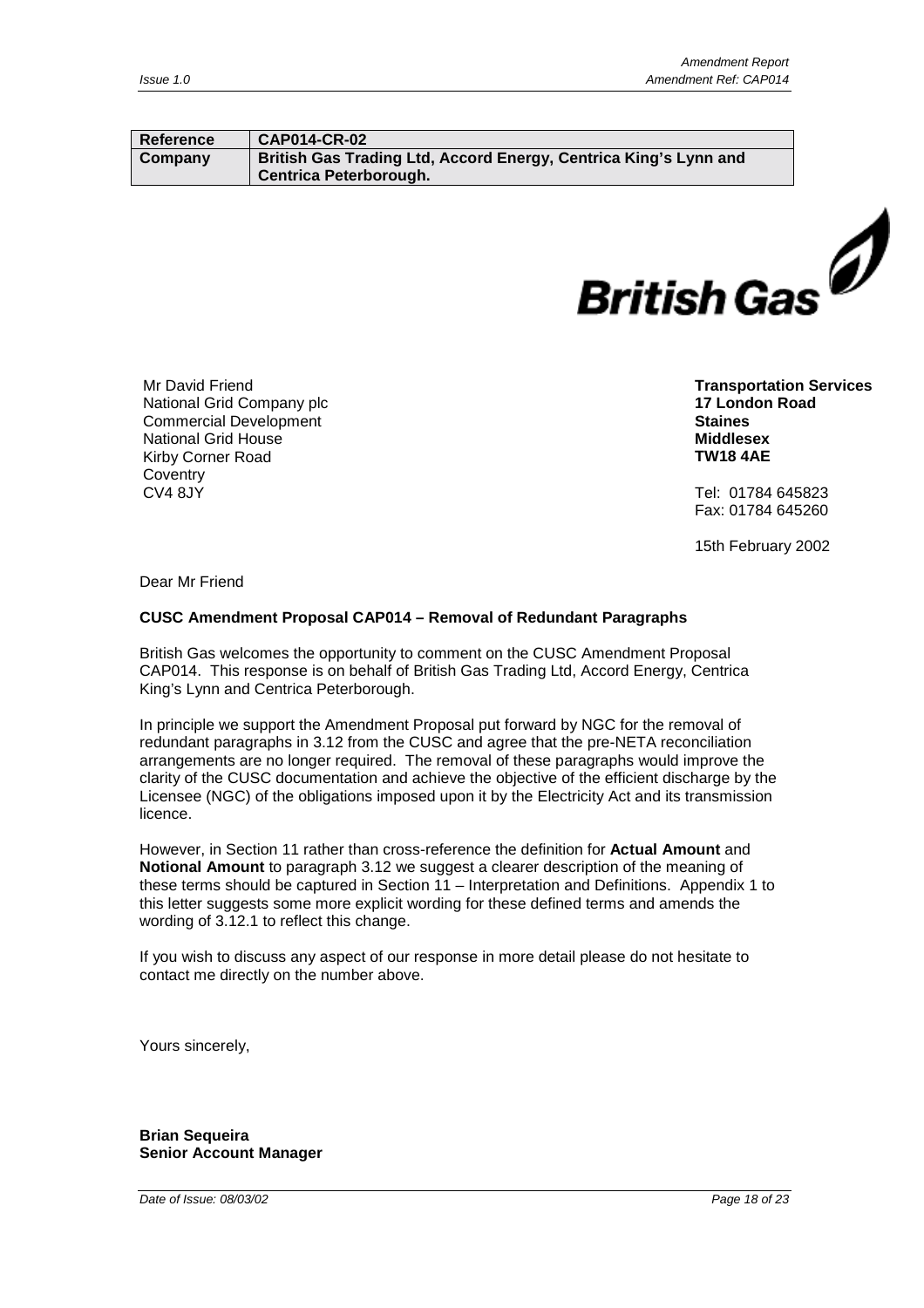### **Appendix 1 – CAP014: Suggested Redrafting of 3.12 and Section 11**

Section 11 Proposed Amendments:

**"Actual Amount"** an amount that is payable by the **User** during each month during the preceding **Financial Year** to **NGC** in accordance with the **Statement of the Use of System Charging Methodology** and the **Statement of Use of System Charges** for the **Demand** related or generation related **Transmission Network Use of System Charges** (as the case may be).

**"Notional Amount"** an amount that was paid by the **User** during each month during the preceding **Financial Year** to **NGC** in accordance with the **Statement of the Use of System Charging Methodology** and the **Statement of Use of System Charges** for the **Demand** related or generation related **Transmission Network Use of System Charges** (as the case may be).

#### 3.12.1 Proposed Amendments:

On or before 30 June in each **Financial Year**, **NGC** shall promptly calculate in accordance with the **Statement of the Use of System Charging Methodology** and the **Statement of Use of System Charges** the **Demand** related or generation related **Transmission Network Use of System Charges** (as the case may be). NGC shall then compare the **Actual Amount** payable with the **Notional Amount** paid by the **User** during each month during the preceding **Financial Year**.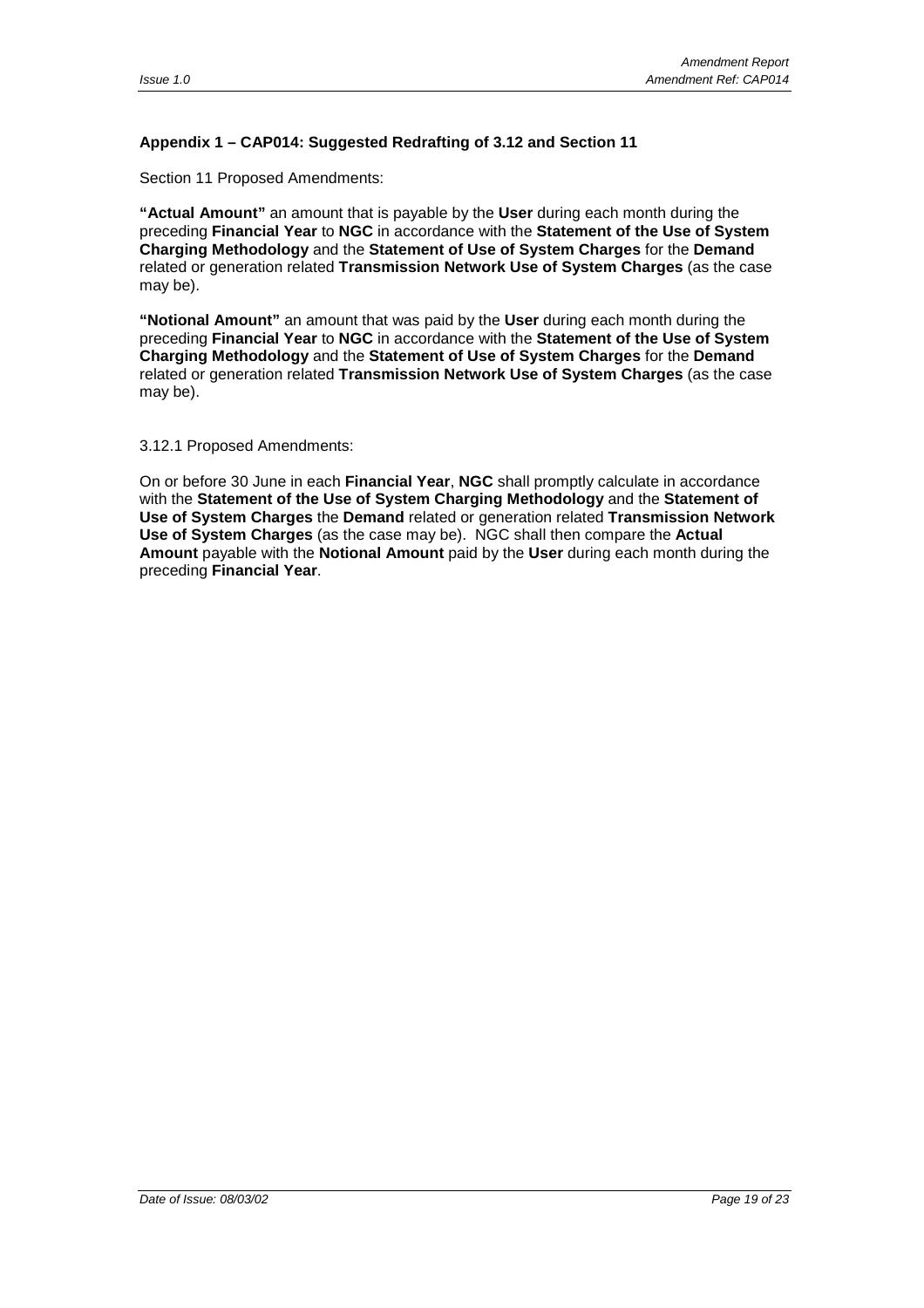| ∣ Reference | CAP0014-CR-03                                                                 |
|-------------|-------------------------------------------------------------------------------|
| Company     | Scottish Power Energy Retail Limited and Scottish Power Generation<br>Limited |
|             |                                                                               |

#### **-----Original Message-----**

| From:    | Sheikh, Abid [mailto: Abid. Sheikh@ScottishPower.plc.uk] |
|----------|----------------------------------------------------------|
| Sent:    | 21 February 2002 16:43                                   |
| lTo:     | Friend, David                                            |
| Subject: | CUSC Consultation: CAP013 & CAP014                       |

Dear Mr. Friend,

Many thanks for the opportunity to consider the consultation documents in respect of CUSC Amendment proposals CAP013 and CAP014. This response is provided on behalf of ScottishPower Energy Retail Limited and Scottish Power Generation Limited.

We agree that these amendments should be made to the CUSC. In both cases, the changes proposed are of a general housekeeping nature. We are satisfied that the reasons provided by both NGC and the Amendments Panel, viz. that the removal of redundant paragraphs will add to the clarity of CUSC documentation and enable NGC to meet its obligations under the Transmission Licence in line with the Applicable CUSC Objectives, are valid.

We have also studied the proposed changes to the text of the CUSC in each case and are satisfied that these are appropriate.

If you wish to discuss the content of this response, please do not hesitate to contact me.

Yours sincerely,

Abid Sheikh Commercial Analyst (0141 568 3113)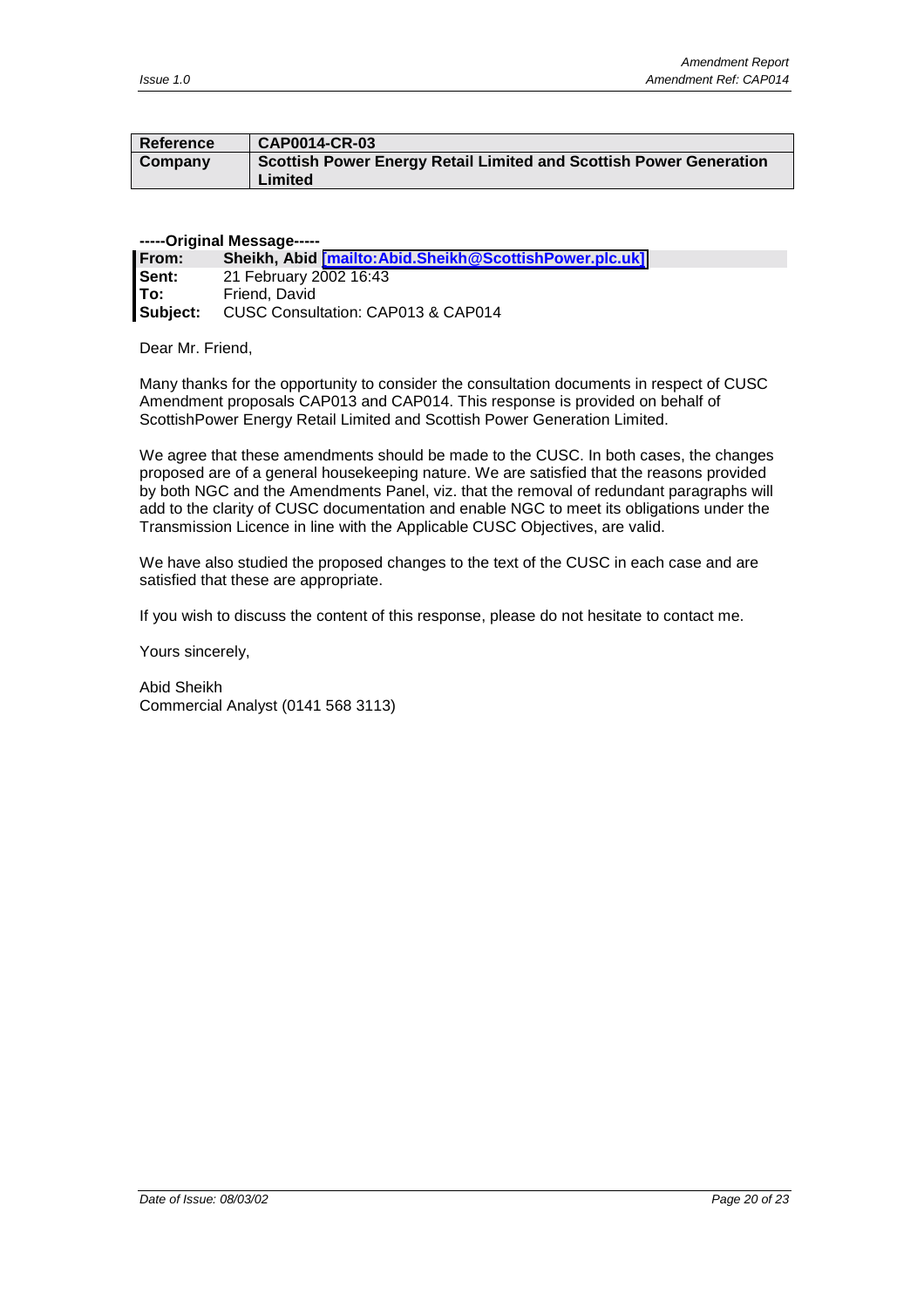### **Annex 4 – Copies of Representations Received**

This Annex includes copies of any representations received following circulation of the draft amendment report (circulated on  $28<sup>th</sup>$  February 2002 requesting comments by close of business  $7<sup>th</sup>$  March 2002).

Representations were received from the following parties:

| No. | Company                                                                                   | <b>File Number</b> |
|-----|-------------------------------------------------------------------------------------------|--------------------|
|     | Scottish Power Energy Retail Limited and Scottish Power<br>Generation Limited.            | CAP014-AR-01       |
| 2   | British Gas Trading Ltd, Accord Energy, Centrica King's Lynn<br>and Centrica Peterborough | CAP014-AR-02       |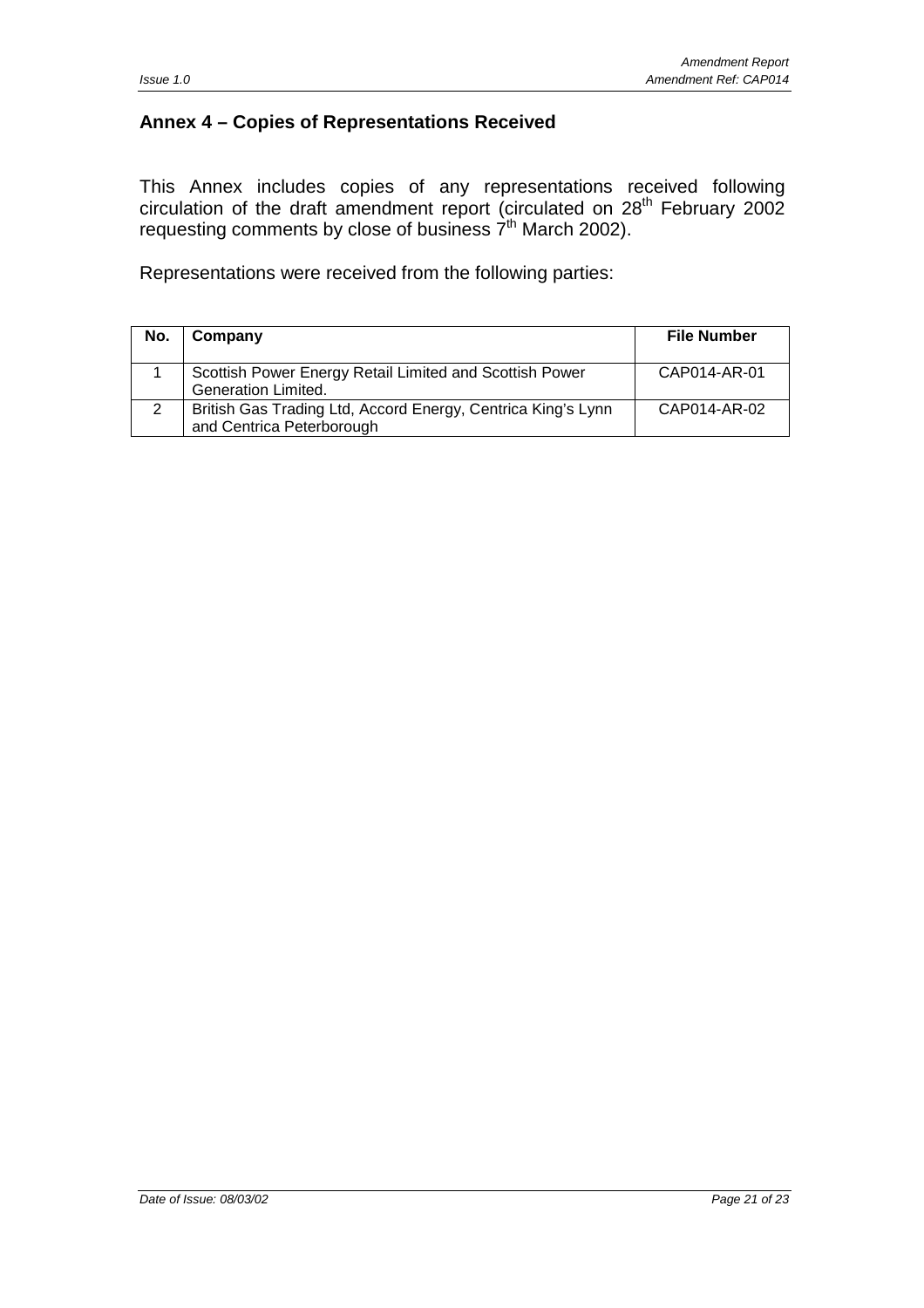| Reference | $\overline{\phantom{0}}$ CAP014-AR-01                                         |
|-----------|-------------------------------------------------------------------------------|
| Company   | Scottish Power Energy Retail Limited and Scottish Power Generation<br>Limited |

### **CUSC Draft Amendment Reports**

CAP013: Removal of redundant paragraph 6.6.1 (b) – Energy related charges

CAP014: Removal of redundant paragraphs

Dear Mr. Friend,

Many thanks for the opportunity to consider the draft Amendment Reports in respect of CUSC Amendment proposals CAP013 and CAP014. This response is provided on behalf of ScottishPower Energy Retail Limited and Scottish Power Generation Limited.

We wish to reiterate the comments which we previously provided in support of these Amendments.

We also note the comments of NGC in response to comments on the previous consultations in terms of the process to be adopted to tidy up drafting errors in the CUSC. We trust that NGC will undertake this housekeeping process in as efficient a manner as possible by ensuring that minor errors are dealt with through one, rather than multiple, Amendment proposals.

If you wish to discuss the content of this response, please do not hesitate to contact me.

Yours sincerely,

Abid Sheikh Commercial Analyst (0141 568 3113)